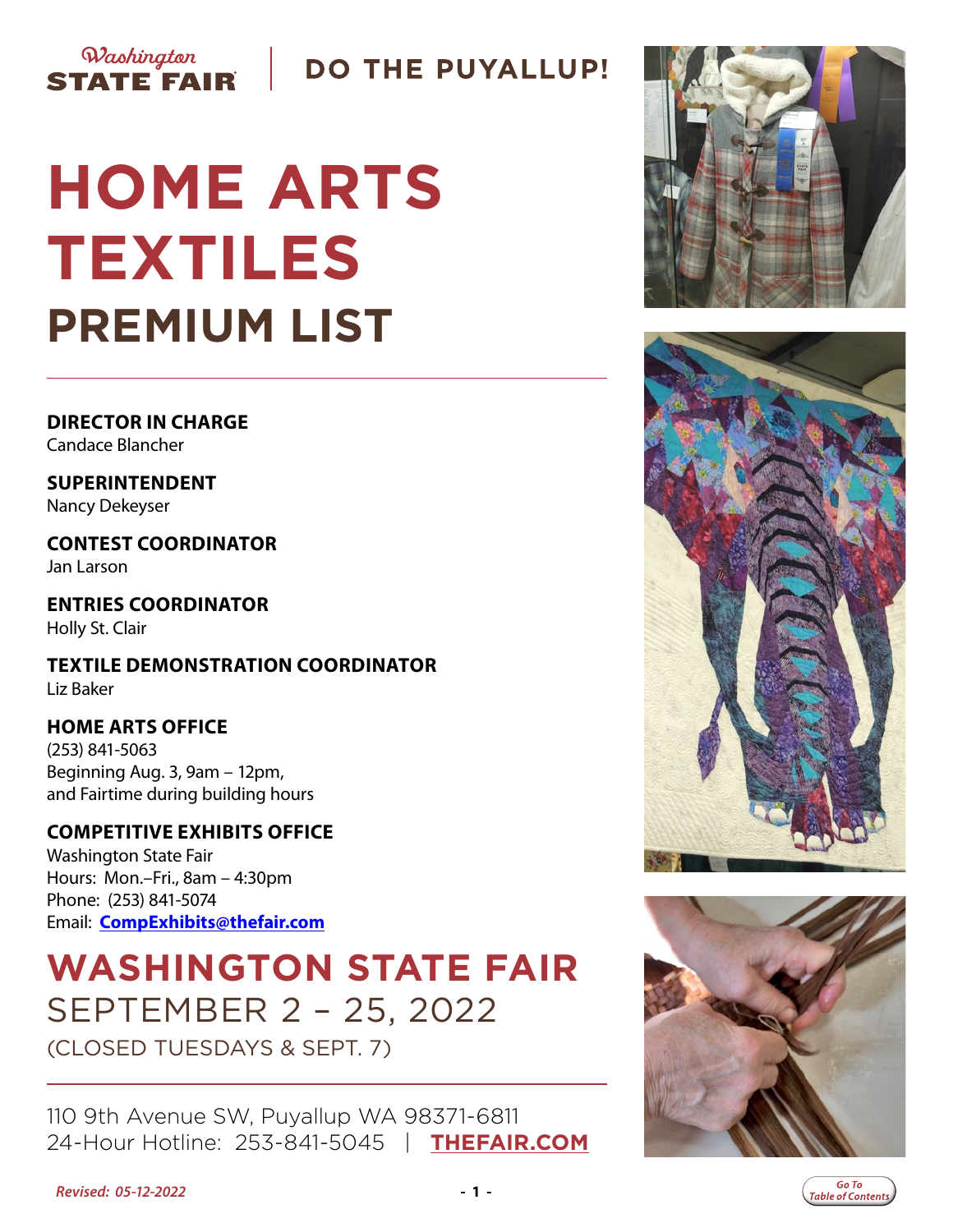<span id="page-1-0"></span>

| <b>2022 HOME ARTS CALENDAR</b>                                                                                                                                     |                                                                                                                                                                                                                                                 |                                                                                                                                                                                                |                                                                                                                                                         |                                                                                                                                                                                                  |                                                                             |                                                                                                                                                                                                           |
|--------------------------------------------------------------------------------------------------------------------------------------------------------------------|-------------------------------------------------------------------------------------------------------------------------------------------------------------------------------------------------------------------------------------------------|------------------------------------------------------------------------------------------------------------------------------------------------------------------------------------------------|---------------------------------------------------------------------------------------------------------------------------------------------------------|--------------------------------------------------------------------------------------------------------------------------------------------------------------------------------------------------|-----------------------------------------------------------------------------|-----------------------------------------------------------------------------------------------------------------------------------------------------------------------------------------------------------|
| <b>SUN</b>                                                                                                                                                         | <b>MON</b>                                                                                                                                                                                                                                      | <b>TUE</b>                                                                                                                                                                                     | <b>WED</b>                                                                                                                                              | <b>THU</b>                                                                                                                                                                                       | <b>FRI</b>                                                                  | <b>SAT</b>                                                                                                                                                                                                |
| <b>AUG. 14</b>                                                                                                                                                     | <b>AUG. 15</b>                                                                                                                                                                                                                                  | <b>AUG. 16</b>                                                                                                                                                                                 | <b>AUG. 17</b>                                                                                                                                          | <b>AUG. 18</b>                                                                                                                                                                                   | <b>AUG. 19</b>                                                              | <b>AUG. 20</b>                                                                                                                                                                                            |
| <b>Online Entry</b><br><b>Registration Due by</b><br>10pm for<br>Table Setting &<br><b>Quilt Challenge</b>                                                         |                                                                                                                                                                                                                                                 |                                                                                                                                                                                                | <b>Online Entry</b><br><b>Registration Due by</b><br>10pm for Textiles &<br><b>Preserved Foods</b>                                                      |                                                                                                                                                                                                  | <b>BRING ENTRIES</b><br>for Textiles &<br><b>Preserved Foods</b><br>9am-4pm | <b>BRING ENTRIES</b><br>for Textiles &<br><b>Preserved Foods</b><br>$9$ am-4pm                                                                                                                            |
| <b>AUG. 21</b>                                                                                                                                                     | <b>AUG. 22</b>                                                                                                                                                                                                                                  | <b>AUG. 23</b>                                                                                                                                                                                 | <b>AUG. 24</b>                                                                                                                                          | <b>AUG. 25</b>                                                                                                                                                                                   | <b>AUG. 26</b>                                                              | <b>AUG. 27</b>                                                                                                                                                                                            |
| <b>BRING ENTRIES</b><br>for Textiles &<br><b>Preserved Foods</b><br>$12pm-6pm$                                                                                     |                                                                                                                                                                                                                                                 |                                                                                                                                                                                                |                                                                                                                                                         | <b>Online Entry</b><br><b>Registration Due by</b><br>10pm for Culinary,<br><b>Ouick Bread and</b><br>Amateur Decorated<br>Cake, Cupcake &<br><b>Cake Pop Contest</b>                             |                                                                             |                                                                                                                                                                                                           |
| <b>AUG. 28</b>                                                                                                                                                     | <b>AUG. 29</b>                                                                                                                                                                                                                                  | <b>AUG. 30</b>                                                                                                                                                                                 | <b>AUG. 31</b>                                                                                                                                          | SEPT. 1                                                                                                                                                                                          | SEPT. 2                                                                     | SEPT. 3                                                                                                                                                                                                   |
|                                                                                                                                                                    |                                                                                                                                                                                                                                                 | <b>BRING ENTRIES</b><br>for Culinary, Quick<br><b>Bread, Amateur</b><br><b>Decorated Cake.</b><br><b>Cupcake &amp; Cake</b><br><b>Pop Contest &amp;</b><br><b>Table Setting</b><br>$11$ am-6pm |                                                                                                                                                         | <b>Online Entry</b><br><b>Registration Due by</b><br>10pm for Edible Art<br>Contest                                                                                                              | <b>OPENING DAY</b><br><b>OF FAIR</b>                                        | <b>Online Entry</b><br><b>Registration</b><br>Due by 10pm for<br><b>Sourdough Bread</b><br>Contest<br><b>BRING ENTRIES</b><br><b>Edible Art</b><br>10:30am-12:30pm                                        |
| SEPT. 4                                                                                                                                                            | SEPT. 5                                                                                                                                                                                                                                         | SEPT. 6                                                                                                                                                                                        | SEPT. 7                                                                                                                                                 | SEPT. 8                                                                                                                                                                                          | SEPT. 9                                                                     | <b>SEPT. 10</b>                                                                                                                                                                                           |
|                                                                                                                                                                    | <b>BRING ENTRIES</b><br><b>Sourdough Contest</b><br>10:30am-12:30pm                                                                                                                                                                             | <b>FAIR</b><br><b>CLOSED</b><br><b>Online Entry</b><br><b>Registration Due</b><br>by 10pm for Salsa<br><b>Showdown</b>                                                                         | <b>FAIR</b><br><b>CLOSED</b>                                                                                                                            | <b>Online Entry</b><br><b>Registration Due</b><br>by 10pm for Adult-<br><b>Child Cupcake</b><br>Contest<br><b>BRING ENTRIES</b><br><b>Salsa Showdown</b><br>$4:30 - 6:30$ pm                     | <b>Online Entry</b><br><b>Registration Due</b><br>by 10pm for<br>Soup's On! | <b>Online Entry</b><br><b>Registration Due</b><br>by 10pm for Brown<br>& Haley Adult<br>Contest<br><b>BRING ENTRIES</b><br>for Adult-Child<br><b>Cupcake Contest</b><br>10:30am-12:30pm                   |
| <b>SEPT. 11</b>                                                                                                                                                    | <b>SEPT. 12</b>                                                                                                                                                                                                                                 | <b>SEPT. 13</b>                                                                                                                                                                                | <b>SEPT. 14</b>                                                                                                                                         | <b>SEPT. 15</b>                                                                                                                                                                                  | <b>SEPT. 16</b>                                                             | <b>SEPT. 17</b>                                                                                                                                                                                           |
| <b>Online Entry</b><br><b>Registration Due</b><br>by 10pm for<br><b>Fastest Fingers in</b><br>the West<br><b>BRING ENTRIES</b><br><b>Soup's On!</b><br>4:30-6:30pm | <b>Online Entry</b><br><b>Registration Due</b><br>by 10pm for Apple<br><b>Dessert Contest</b><br><b>Fastest Fingers in</b><br>the West Contests<br><b>BRING ENTRIES</b><br><b>Brown &amp; Haley</b><br><b>Adult Contest</b><br>$4:30 - 6:30$ pm | <b>FAIR</b><br><b>CLOSED</b><br><b>Online Entry</b><br><b>Registration Due</b><br>by 10pm for Fried<br><b>Breads Contest</b>                                                                   | <b>BRING ENTRIES</b><br><b>Apple Dessert</b><br>$4:30 - 6:30$ pm                                                                                        | <b>Online Entry</b><br><b>Registration Due</b><br>by 10pm for<br><b>Brown &amp; Haley</b><br>Adult-Child Contest<br><b>BRING ENTRIES</b><br><b>Fried Breads</b><br><b>Contest</b><br>4:30-6:30pm |                                                                             | <b>Online Entry</b><br>$ \mathit{Region}$ Due by $ \mathit{Region}$<br>10pm for Berry Pie<br>Contest<br><b>BRING ENTRIES</b><br><b>Brown &amp; Haley</b><br><b>Adult-Child Contest</b><br>10:30am-12:30pm |
| <b>SEPT. 18</b>                                                                                                                                                    | <b>SEPT. 19</b>                                                                                                                                                                                                                                 | <b>SEPT. 20</b>                                                                                                                                                                                | <b>SEPT. 21</b>                                                                                                                                         | <b>SEPT. 22</b>                                                                                                                                                                                  | <b>SEPT. 23</b>                                                             | <b>SEPT. 24</b>                                                                                                                                                                                           |
|                                                                                                                                                                    | <b>Online Entry</b><br><b>Registration Due</b><br>by 10pm for Scone<br><b>Contest</b><br><b>BRING ENTRIES</b><br><b>Berry Pie Contest</b><br>10:30am-12:30pm                                                                                    | <b>FAIR</b><br><b>CLOSED</b>                                                                                                                                                                   | <b>Online Entry</b><br><b>Registration Due</b><br>by 10pm for<br>Jam & Jelly Contest<br><b>BRING ENTRIES</b><br><b>Scone Contest</b><br>10:30am-12:30pm | <b>Online Entry</b><br><b>Registration Due</b><br>by 10pm for<br><b>Refined SF Baked</b><br><b>Goods Contest</b>                                                                                 | <b>BRING ENTRIES</b><br><b>Jam &amp; Jelly Contest</b><br>10:30am-12:30pm   | <b>BRING ENTRIES</b><br><b>Refined SF Baked</b><br><b>Goods Contest</b><br>10:30am-12:30pm                                                                                                                |
| <b>SEPT. 25</b>                                                                                                                                                    | <b>SEPT. 26</b>                                                                                                                                                                                                                                 | <b>SEPT. 27</b>                                                                                                                                                                                | <b>SEPT. 28</b>                                                                                                                                         | <b>SEPT. 29</b>                                                                                                                                                                                  | <b>SEPT. 30</b>                                                             | <b>OCT.1</b>                                                                                                                                                                                              |
| <b>LAST DAY</b><br><b>OF FAIR</b>                                                                                                                                  |                                                                                                                                                                                                                                                 | Release of all entries<br>and exhibitors may<br>pick up ribbons,<br>9am-8pm                                                                                                                    | Release of all entries<br>and exhibitors may<br>pick up ribbons,<br>9ат-6рт                                                                             |                                                                                                                                                                                                  |                                                                             |                                                                                                                                                                                                           |

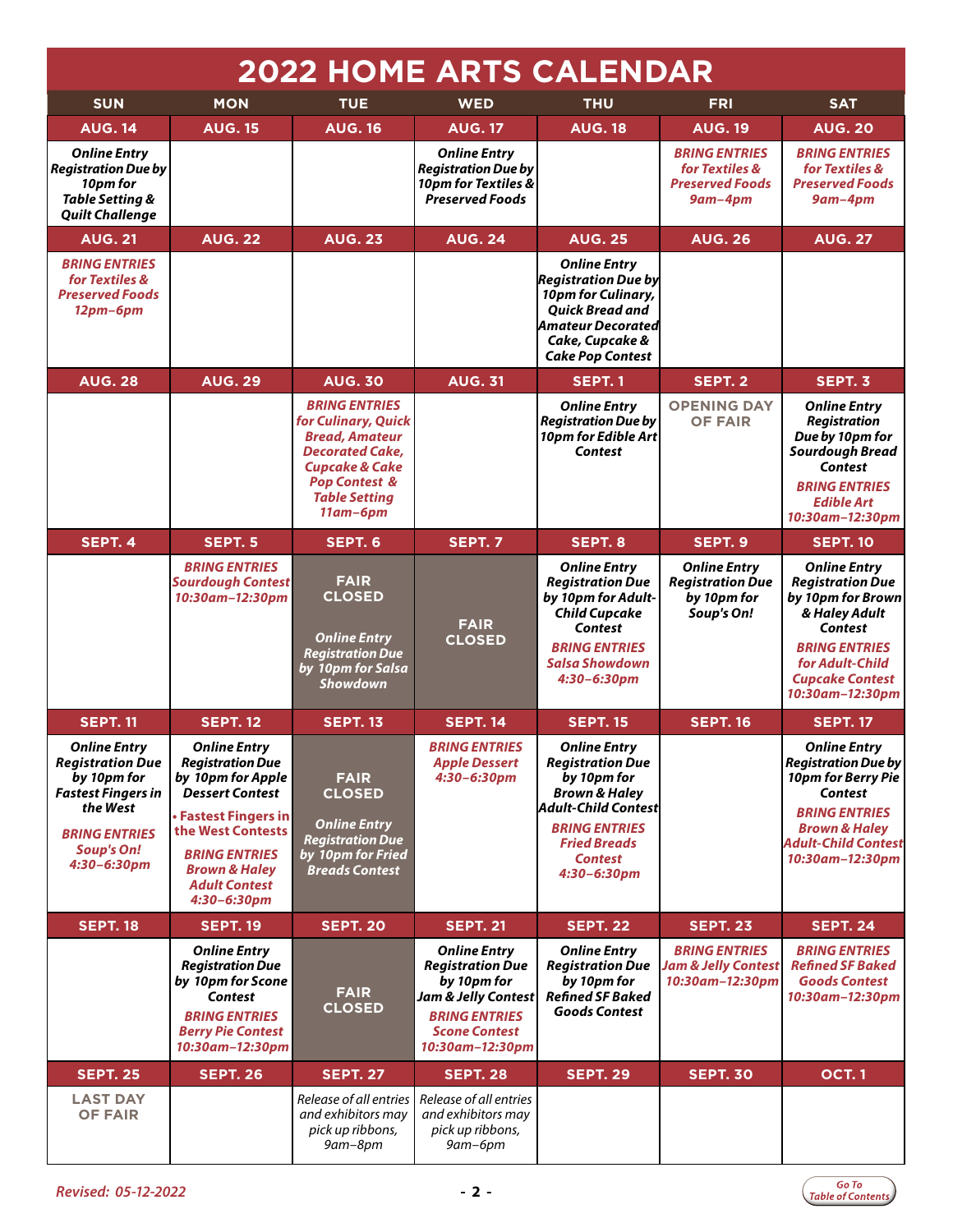### **CONTENTS**

| Links to important Fair Information. 4                       |
|--------------------------------------------------------------|
| <b>Online Entry Registration Instructions  4</b>             |
|                                                              |
| Home Arts Information and General Rules  6                   |
|                                                              |
|                                                              |
| Division 117 - Professional / Master Creative Stitchery  9   |
| Division 118 - Machine Embroidery 10                         |
| Division 102 - Needlepoint  10                               |
|                                                              |
|                                                              |
| Division 105 - Fastest Fingers in the West Contest 12        |
| Division 110 - Quilt Challenge  12                           |
| Division 106 - Large Quilts 13                               |
| Division 107 - Amateur / Professional Quilt Collaboration 14 |
| Division 108 - Professional / Master Quilters  14            |
|                                                              |
| Division 112 - Lace / Open Work 17                           |
|                                                              |
|                                                              |
|                                                              |
|                                                              |
| Division 116 - Professional / Master Basket Maker  20        |

#### **PLEASE NOTE:**

Please see separate HOME ARTS - FOODS PREMIUM LIST for **Preserved Foods**, **Culinary Arts** and **Table Setting** entry information.

Click here: **[COMPETITIVE EXHIBIT ENTRIES](http://www.thefair.com/participate/exhibit-entries)**

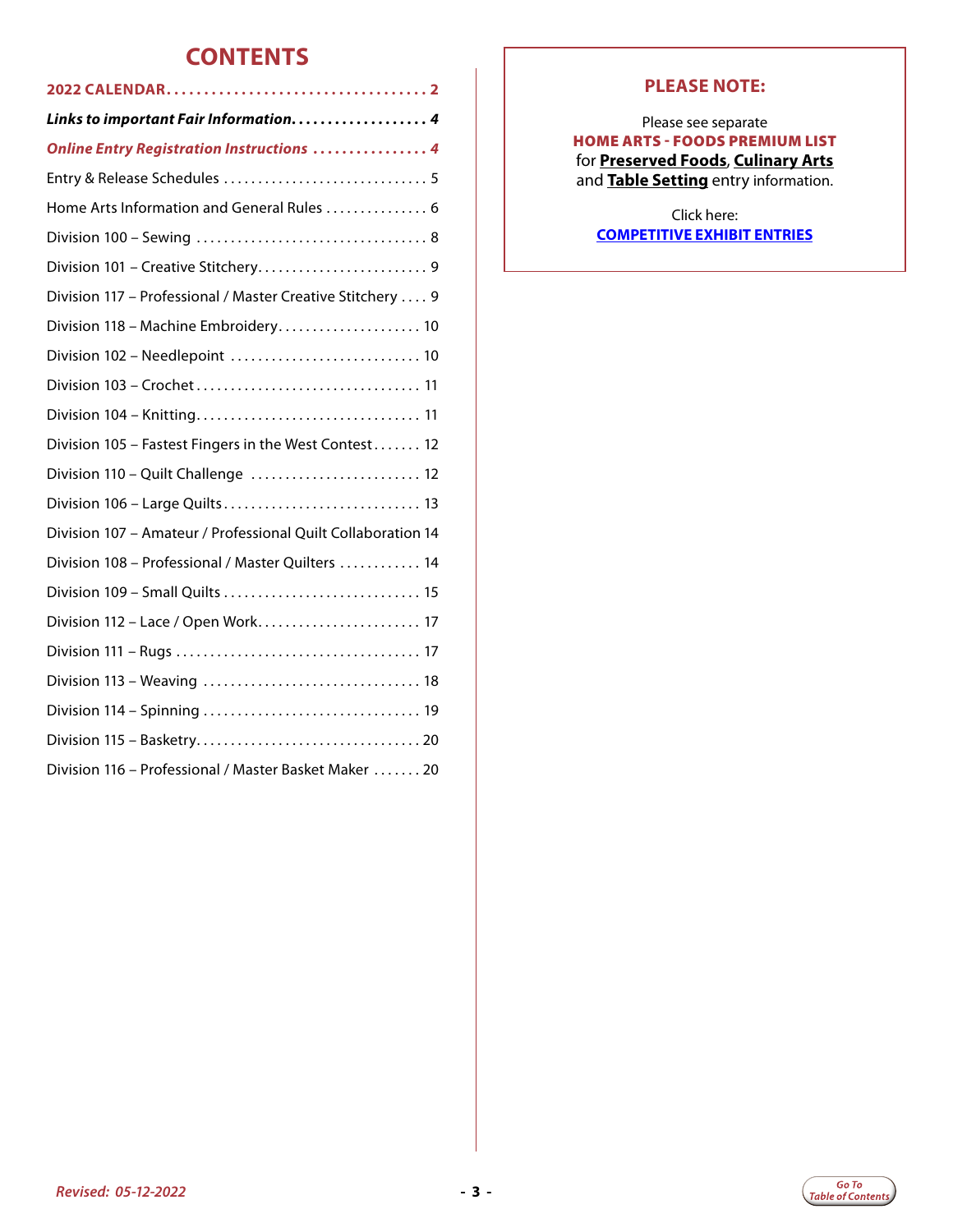<span id="page-3-0"></span>

**DO THE PUYALLUP!** 

### SEPTEMBER 2 – 25, 2022 (CLOSED TUESDAYS & SEPT. 7)

By submitting an entry into The Fair, exhibitors agree to abide by all rules, regulations and entry requirements of The Fair and of the department(s) to which they are submitting their entries. It is important that exhibitors read and be familiar with the rules in this book, as well as the Departmental Exhibitors Rules and Regulations.

#### **Please click here:** [Enter a Competition](https://www.thefair.com/get-involved/competitive-exhibits/) **and scroll down to 'ADDITIONAL INFORMATION' to find:**

- **Departmental Exhibitors Rules and Regulations**
- **Vehicle Unloading Procedures**
- **Insurance Information**

*You may not find it necessary to print this entire Premium List. While we ask that you read and be familiar with the information in the Premium List prior to entry, please feel free to print just the pages you need.* 

## Online Entry Registration *LINKS TO IMPORTANT FAIR INFORMATION ONLINE ENTRY REGISTRATION*  **Instructions**

*Read below, then register entry information online before bringing items to The Fair.* 

#### **<www.thefair.com>**

- **Read the complete rules, department and division descriptions, and entry information in this Premium List**  *BEFORE* **going to Online Entry Registration.**
- Then go to the **[ONLINE ENTRY REGISTRATION](https://wwf.fairwire.com)** page *(available starting in May)*
- Click **Register** or **Sign In**
	- Register using your First Name and Last Name and create a password *(write your password down or make sure it is something you will remember for future use.)* Fill in requested information, *including email address*. Click **Continue**.
	- Select **Department** *ex.: Home Arts Textiles*
	- Select a **Division** *ex.: Sewing, Division 100*
	- Select a **Class** *ex.: class 1032 Costume*
	- Fill in all requested information for the class(es) you are entering, including a brief **Description** *(such as color, pattern, special material)*
- When all your information is complete, click **Add Entry to Cart** and follow instructions to check out. *There are NO ENTRY FEES in any of the Home Arts Divisions.*

*(NOTE:* If you think you may want to modify your entries, you may *save* your current session and *check out at a later session*. *Be sure to Check Out before the closing date listed for your classes; entries are not submitted to The Fair office until the check out process is complete).*

- Fill in "**yes**" at the statement to agree to all the terms and conditions of entry as defined in this Premium List.
- Click **Submit**.
- Please print and bring a copy of your online entry summary/receipt **with your entries** when you bring them to The Fair.
- Please contact us with any questions regarding online entry registration: 253-841-5074, **CompExhibits@thefair.com**

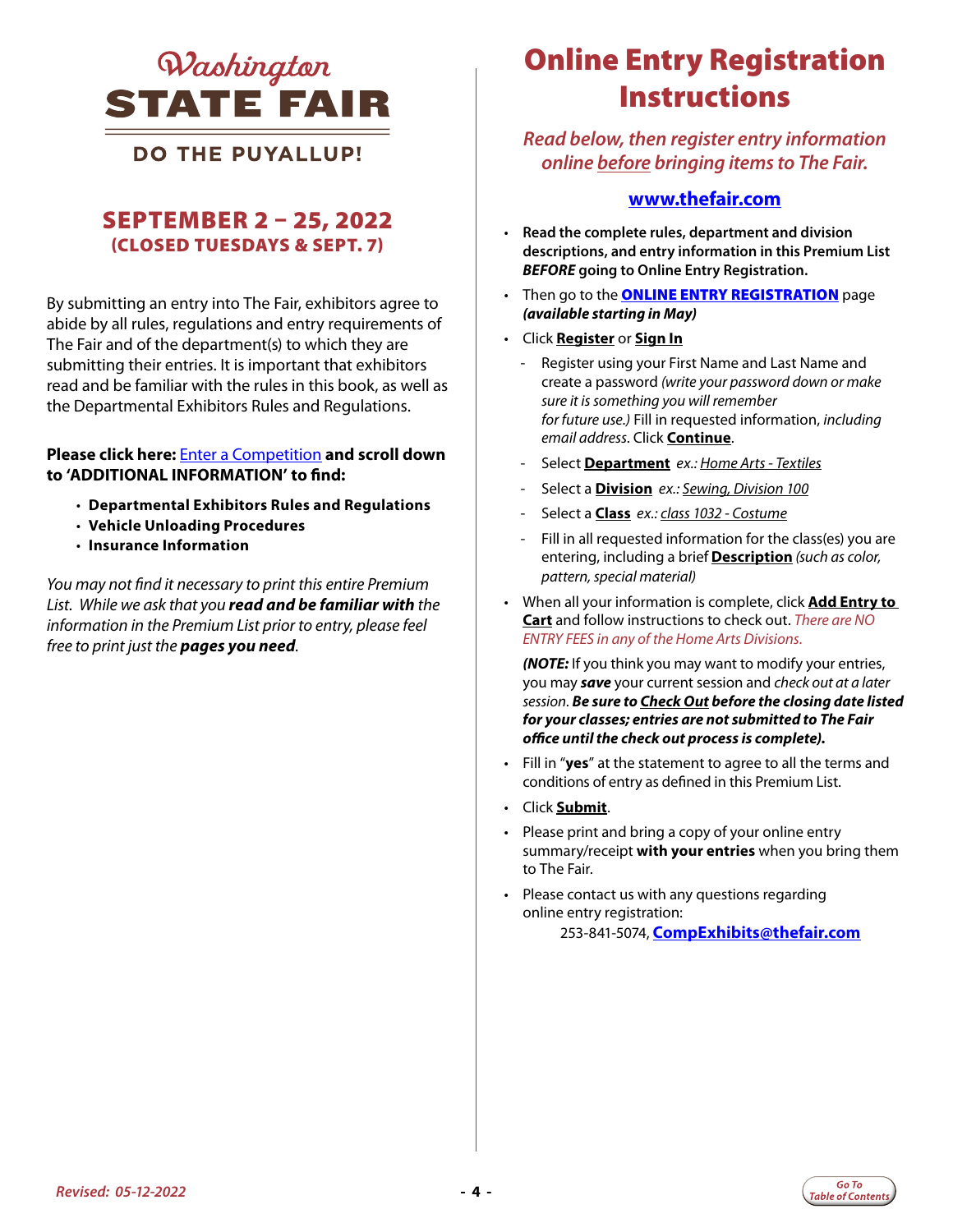### <span id="page-4-0"></span>ENTRY & RELEASE SCHEDULES

### **Also, See Calendar on Page 2**

#### ENTRY & RELEASE REGULAR SCHEDULE

Classes in the following divisions fall under the regular schedule of dates and times listed below for **Online Entry Registration**, **Bringing In Entry Items** and **Entry Release/Return.**

| Div. 117 - Professional / Master Creative Stitchery pg. 9 |
|-----------------------------------------------------------|
|                                                           |
|                                                           |
|                                                           |
|                                                           |
|                                                           |
| Div. 107 - Amateur / Professional Quilt  pg. 14           |
| Div. 108 - Professional / Master Quilters  pg. 14         |
|                                                           |
|                                                           |
|                                                           |
|                                                           |
|                                                           |
|                                                           |
| Div. 116 - Professional / Master Basket Maker pg. 19      |

#### ONLINE ENTRY REGISTRATION

#### **TEXTILES DIVISIONS OPEN** May 2022

#### **TEXTILES DIVISIONS CLOSE:** Wed., August 17, 2022, by 10pm

Online entry registration must be completed by deadlines listed. Print a copy of your on-line entry summary/receipt to bring with your items. See Online Entry Registration instructions on page 4.

#### BRINGING IN ENTRY ITEMS

Please bring a copy of your online entry summary/receipt with your item(s). **MAIL-IN ENTRIES WILL NOT BE ACCEPTED.**

#### **TEXTILES DIVISIONS**

Fri., August 19, 2022, 9am – 4pm Sat., August 20, 2022, 9am – 4pm Sun., August 21, 2022, 12pm – 6pm

#### ENTRY RELEASE/RETURN

#### **ALL ENTRIES WILL BE RELEASED:**

Tue., September 27, 9am – 8pm Wed., September 28, 9am – 6pm

**UNCLAIMED ITEMS WILL NOT BE STORED. ANYTHING REMAINING AFTER WEDNESDAY, SEPT. 28 WILL BE DONATED TO CHARITY OR DISCARDED.** 

#### ENTRY & RELEASE FOR SPECIAL CONTESTS

**For certain classes and special contests, dates and times vary from the regular schedule above;** these variations are noted in the class/contest information. *Please read the information carefully to be sure of the date and time for the contests you wish to enter*.

The following contests have dates or times that deviate from the Regular Schedule. See contest information for details:

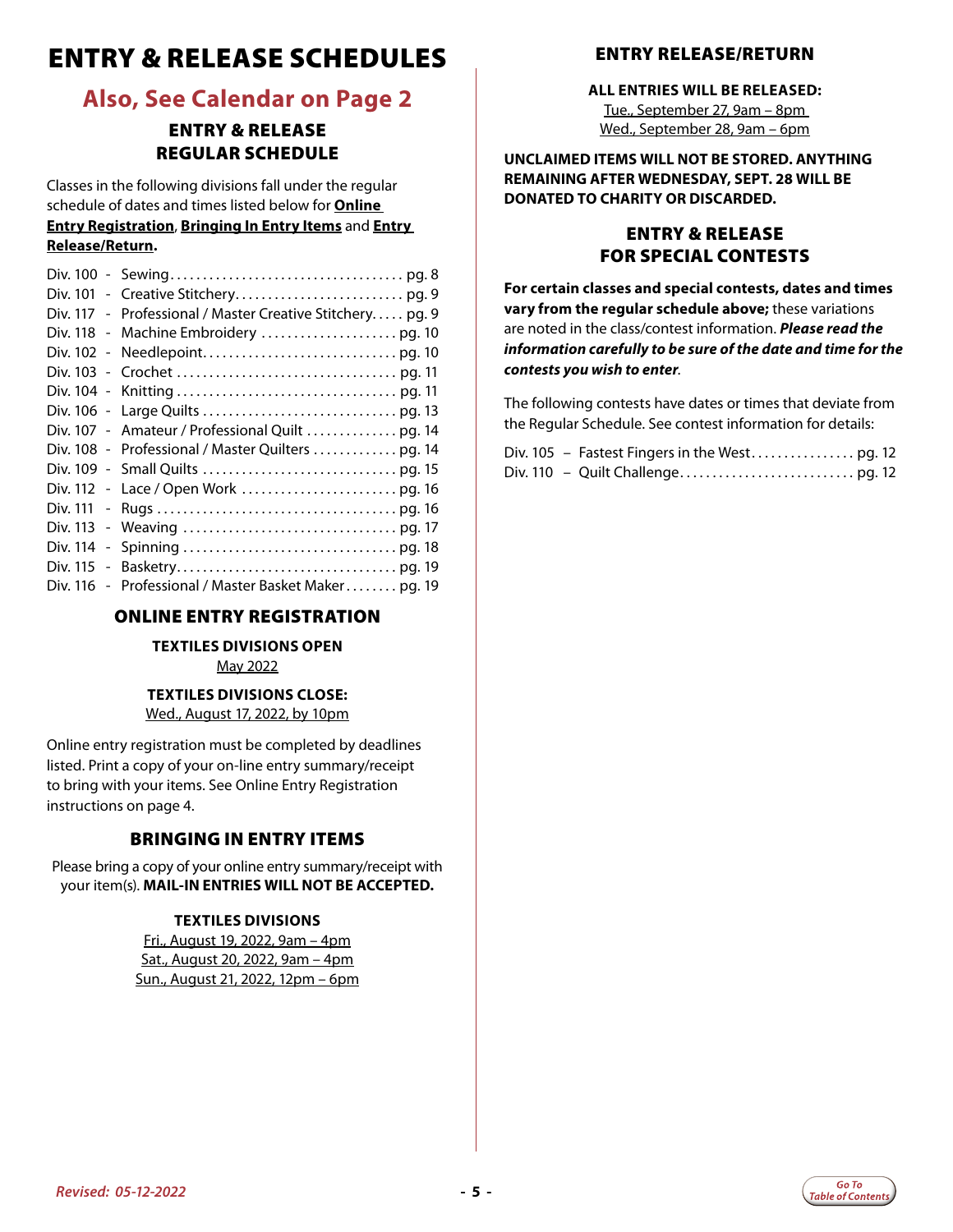### <span id="page-5-0"></span>HOME ARTS INFORMATION AND GENERAL RULES

#### WAYS TO PARTICIPATE

The Home Arts Department offers an opportunity for craft persons throughout the Puget Sound area and beyond to share the pleasure of their craft.

#### **HANDCRAFTED ENTRIES**

- **Textiles and Fiber Arts**
- **Preserved Foods \***
- **Culinary Arts \***
- **Special Contests \***

#### *\*See separate Home Arts - Foods Premium List*

The pride of creating something beautiful and/or delicious and then submitting it for competition is worthy of celebration, regardless of whether the entry wins an award. The competition serves to increase participants' skill levels and heighten the appreciation and interest of the general public.

#### **There are NO ENTRY FEES in any of the Home Arts Divisions.**

#### **DEMONSTRATIONS**

- **Textiles and Fiber Arts**
- **Culinary Arts**

Many talented artists will be sharing knowledge by way of demonstrations every day between 10:30am – 9pm. To volunteer, call the Competitive Exhibits Office: (253) 841-5074.

#### AWARDS

Each division with at least three exhibitors will have a purple and gold Grand Champion rosette and prize awarded to the most outstanding entry of that division. A lavender and white Reserve Champion rosette will also be given in each qualifying division. There may be one blue, one red and one white ribbon given in each class. Honorable Mention ribbons may be awarded. Only purple, lavender, blue, red and Award of Merit ribbons will receive money or prize premiums. Premium checks will be mailed in November.

ABSOLUTELY NO INFORMATION ON PLACINGS OR AWARDS WILL BE ANNOUNCED PRIOR TO FAIR'S OPENING.

#### DISPLAYS

All award-winning entries will be displayed, and every effort will be made to display all other entries. However, we reserve the right to withhold non-award winning entries from display. This right will be exercised ONLY if there is not sufficient space to display said entry in a safe and attractive manner. Any item not displayed will be held in a secure storage area of the Home Arts Department and the exhibitor will be notified prior to The Fair opening.

#### JUDGING

Judges are selected from professionals or highly accredited amateur artists working within their field of expertise. Neither paid Fair employees nor volunteers are eligible to judge in the department for which they work. Paid Fair employees or volunteers who judge any show or contest outside the department they work for must be pre-approved by their department supervisor. Fair exhibitors, including exhibiting employees, are not eligible to judge in their entry divisions.

#### RECEIVING AND RETURN

Walk through the Gold Gate entrance on 9th Ave. SW, west of Meridian St. South on entry days. If you have heavy or oversized items you may drive through Gold Gate. Please refer to the Entry and Return Schedule on page 5 for receiving and release dates and times.

#### HOME ARTS ENTRIES - RULES

- 1. Entry registration must be made online for all Divisions by entry deadline. See page 4 for online entry step-bystep instructions and page 5 for entry schedule.
- 2. No entry fee will be charged.
- 3. All articles must be the handwork of the exhibitor. They must be finished within the last two years. No article can be exhibited a second year. NO SOILED OR OBVIOUSLY USED ITEMS WILL BE ACCEPTED.
- 4. ALL ITEMS WILL BE PLACED IN THE MOST SUITABLE CLASS. Each exhibitor shall be limited to ONE ENTRY PER CLASS; as to enter more would, in effect, be competing against oneself, i.e., one crocheted afghan, one crocheted pillow, etc. No pairs or sets except where specified. Entries may be reclassified by staff or judges.
- 5. The "OTHER" class will only be used if the item does not fit within any other class in a division.
- 6. All awards need not necessarily be awarded in each class at the discretion of the judge.
- 7. The Home Arts Department is for amateurs to compete and exhibit their work. Anyone grossing more than \$4000 per year from the sale of home arts-related products, or engaging in teaching a craft on a regular and structured class schedule, is considered a professional by The Washington State Fair and is not eligible to enter in the Home Arts Department, except for the professional/ master sections in the quilting, creative stitchery, and basketry divisions. A quilt that is made by an amateur and a professional will go into the Amateur/ Professional Division.

Fourteen classes are offered for professional/master quilters, five classes for professional/master creative stitchers, and five classes for professional/master basket makers. They will compete ONLY with one another, and not with participants of amateur status.

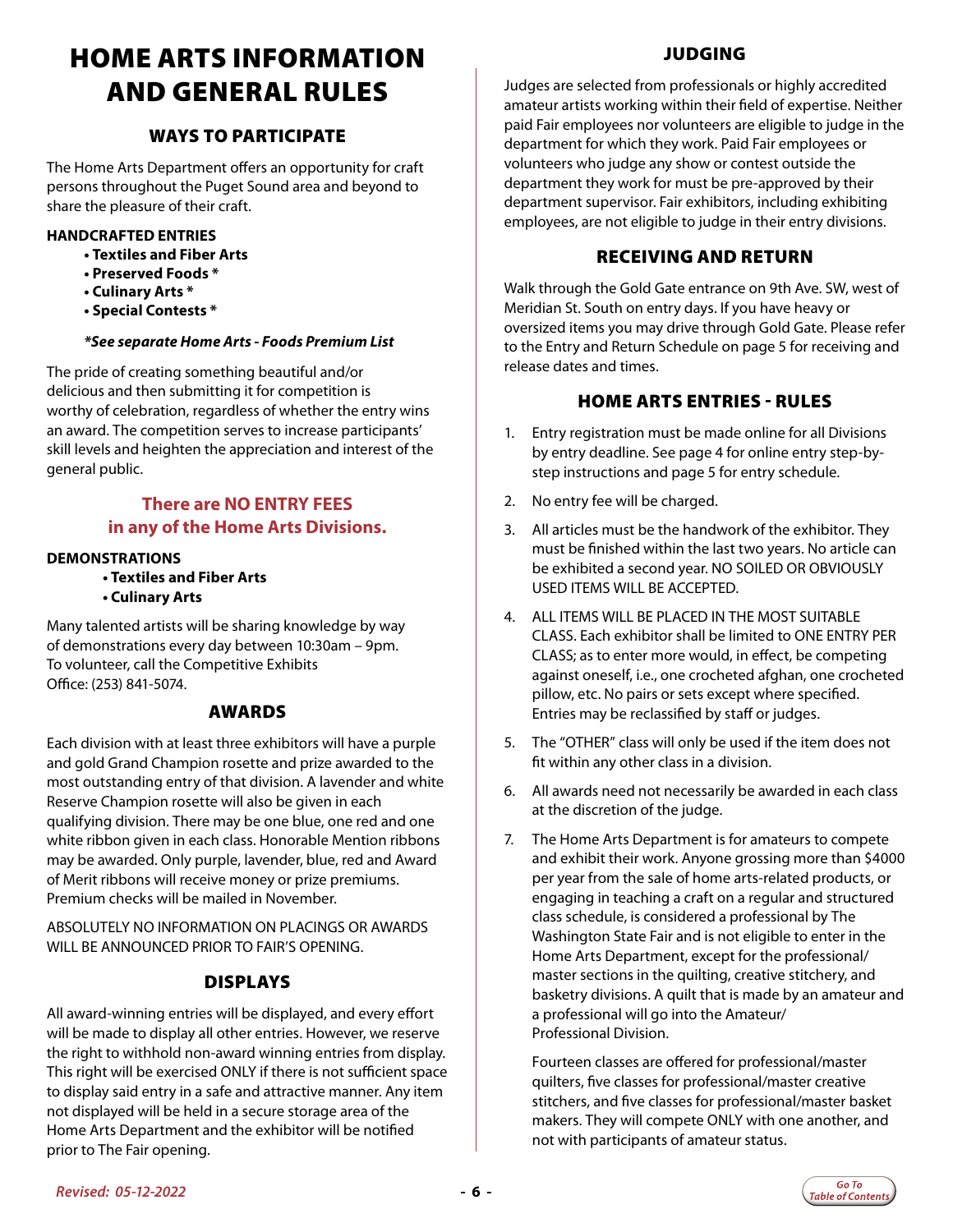Master crafts persons are exhibitors who have won these amateur division championships once. Each division must have at least three exhibitors competing for a Grand Championship to be awarded. See AWARDS previous page.

#### **8. CRAFT PERSONS MUST BE AT LEAST 16 YEARS OLD**, except where noted. No separate designations or discriminations can be made. We have no provision for children's entries at this time, and feel that it is unfair to both the child and the judge to ask them to compete with adults.

Children ages 6–15 are encouraged to enter the Creative Kids Exhibit at the Spring Fair in April. You may download the Creative Kids premium list at **[www.thefair.com](http://www.thefair.com)** starting in February.

- 9. ALL ITEMS PLACED ON DISPLAY MUST REMAIN FOR THE FULL RUN OF THE FAIR. Only items not on display may be picked up before the end of The Fair.
- 10. The Washington State Fair assumes no responsibility for loss or damage. Every reasonable precaution will be used to protect items on display.

#### **JUDGES' SCORE CARD**

CRAFTSMANSHIP – Technical execution 40% possible. . \_\_\_\_\_\_\_\_ DEGREE OF DIFFICULTY 20% possible. . \_\_\_\_\_\_\_\_ DESIGN – Proportion, line, color, individuality 20% possible. . \_\_\_\_\_\_\_\_ PRESENTATION – Finishing 20% possible...........................<sub>\_\_\_\_\_\_</sub>

TOTAL \_\_\_\_\_\_\_\_

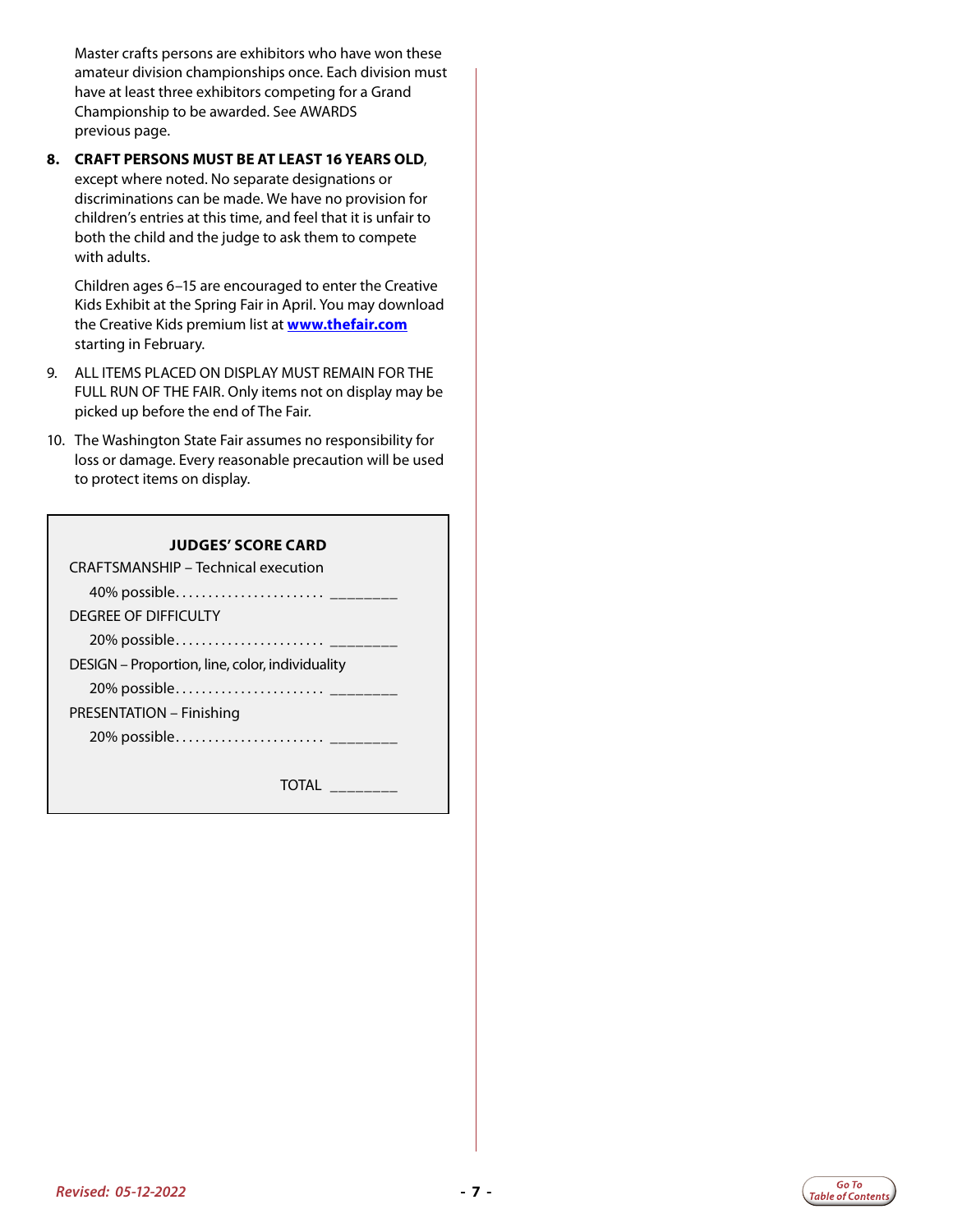### <span id="page-7-0"></span>DIVISION 100 – SEWING

**SOME THINGS JUDGES CONSIDER:** Grain line, stitching, accuracy, pressing, seam finishing, grading and clipping, stains/soil, zippers and hems.

#### **ADDITIONAL AWARDS:**

Grand Champion – \$50 Gift Certificate

**donated by Pacific Fabric**,

2230 4th Ave South, Seattle

**[www.pacificfabrics.com](http://www.pacificfabrics.com)**



Grand Champion - \$50

Reserve Grand Champion – \$25

#### **CHILDREN'S WEAR**

| <b>Class</b> |                                         | 1st 2nd |
|--------------|-----------------------------------------|---------|
|              | 1000. EVERYDAY WEAR \$10 \$5            |         |
|              |                                         |         |
|              | 1030. CHRISTENING DRESS OR SET \$10 \$5 |         |
|              |                                         |         |
|              |                                         |         |
|              |                                         |         |

#### **TAILORING**

| <b>Class</b> |                                       | 1st 2nd |
|--------------|---------------------------------------|---------|
|              | 1050. SUIT, MEN'S OR WOMEN'S \$10 \$5 |         |
|              | 1060. COAT, BLAZER, JACKET\$10 \$5    |         |

#### **SEPARATES**

| Class |                                           | 1st 2nd |
|-------|-------------------------------------------|---------|
|       | 1130. STRETCH FABRIC (swimsuit, ski wear, |         |
|       |                                           | \$5     |
|       |                                           | \$5     |
|       |                                           | \$5     |
|       | 1170. BLOUSE OR SHIRT\$10                 | \$5     |
|       | 1190. DRESS, DAYTIME\$10                  | \$5     |
|       |                                           | \$5     |
|       |                                           | \$5     |

#### **SPECIAL OCCASION**

| <b>Class</b> |                                  | 1st 2nd |
|--------------|----------------------------------|---------|
|              |                                  |         |
|              | 1220. LONG PARTY DRESS \$10 \$5  |         |
|              | 1230. SHORT PARTY DRESS \$10 \$5 |         |
|              |                                  |         |
|              |                                  |         |

#### **MISCELLANEOUS**

| Class |                                                    | 1st 2nd |
|-------|----------------------------------------------------|---------|
|       | 1280. NIGHTGOWN, SLIP, OTHER LINGERIE \$10         | \$5     |
|       |                                                    | \$5     |
|       | 1290. PURSE/BAG\$10                                | \$5     |
|       | 1300. DOLL CLOTHES (doll up to 18" optional)  \$10 | \$5     |
|       |                                                    | \$5     |

#### **SPECIAL SEWING TECHNIQUES**

(Item constructed by exhibitor, i.e., no fusing or gluing on ready-made items)

| <b>Class</b> |                                       | 1st 2nd |
|--------------|---------------------------------------|---------|
|              | 1400. MANIPULATED SURFACE             |         |
|              | (e.g., pleating, woven strips)\$10    | \$5     |
|              |                                       | \$5     |
|              | 1410. EMBELLISHMENTS (e.g., hand      |         |
|              | embroidery, beading)\$10              | \$5     |
|              | 1415. MACHINF FMBROIDERY              |         |
|              | <b>EMBELLISHMENTS (free motion or</b> |         |
|              | computerized designs)\$10             | \$5     |
| 1420.        | QUILTING TECHNIQUES, APPLIQUE,        |         |
|              | PATCHWORK\$10                         | \$5     |

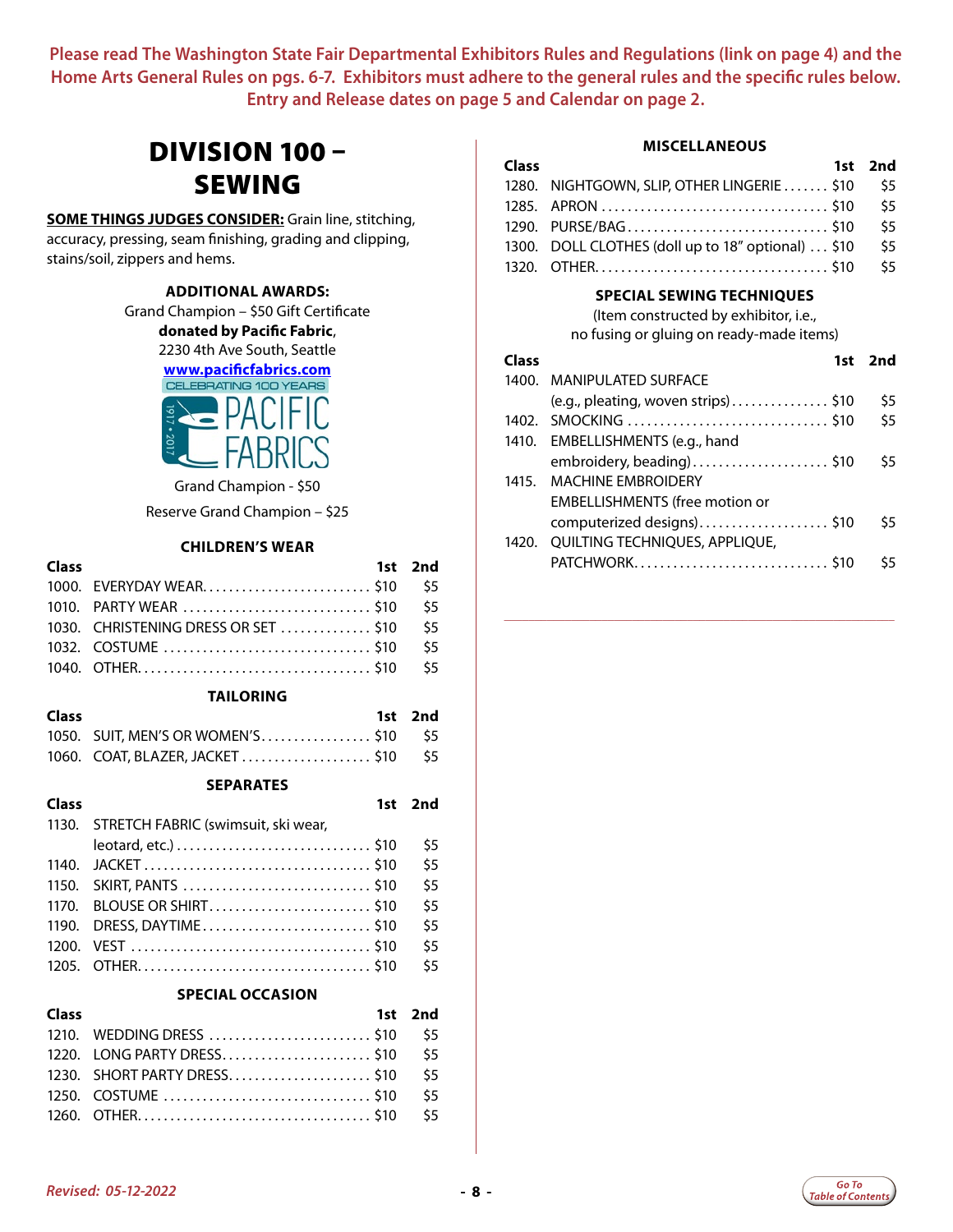### <span id="page-8-0"></span>DIVISION 101 – CREATIVE STITCHERY

All framed items must have strong WIRE hangers, no string or self-leveling hangers (e.g.,  $\angle$ /\/\/\\_), and must not exceed



70" one width and one length combined, including frame. See example at left. Professional mounting and framing is permissible. Frame or glass is optional. No pairs or sets will be accepted. Judging will be based on completed piece including finishing and/or framing.

**SOME THINGS JUDGES CONSIDER:** Consistent direction of stitches, thread compatibility to fabric, proper tension, splitting threads, hoop outlines and/or soil, on-grain framing.

#### **ADDITIONAL AWARDS:**

Grand Champion – \$100 Reserve Grand Champion – \$25



#### **The Evergreen Chapter of the Embroiderer's Guild of America** will award \$75 cash, a certificate, and

a ribbon. The award will be based on originality and stitching excellence.

#### **TRADITIONAL EMBROIDERY**

| <b>Class</b> |                                      | 1st 2nd |
|--------------|--------------------------------------|---------|
|              |                                      |         |
|              |                                      |         |
|              | 2020. MEDIUM ARTICLE \$10 \$5        |         |
|              |                                      |         |
|              | 2040. YOUR ORIGINAL DESIGN  \$10 \$5 |         |

#### **COUNTED THREAD**

#### Aida cloth, cross stitch or drawn work.

*For classes below, measurements should equal* 

*one length and one width combined.*

| <b>Class</b> |                                              | 1st 2nd |
|--------------|----------------------------------------------|---------|
|              | 2050. PICTURE, up to 24" \$10 \$5            |         |
|              | 2060. PICTURE, 25" to 36" \$10 \$5           |         |
|              | 2070. PICTURE, 37" to 48"  \$10 \$5          |         |
|              |                                              |         |
|              | 2082. OTHER (ie. pillow, ornament)  \$10 \$5 |         |

#### **LINEN WEAVE, EVEN WEAVE OR DRAWN WORK**

*For classes below, measurements should equal one length and one width combined.*

| <b>Class</b>               |                                | 1st 2nd |     |
|----------------------------|--------------------------------|---------|-----|
|                            |                                | - S.5   |     |
|                            | 2091. PICTURE, 25" to 36" \$10 | -S5.    |     |
|                            |                                | -S.5    |     |
| <b>Revised: 05-12-2022</b> |                                |         | -9- |

| 2095. PICTURE, 49" to 70" \$10 \$5                             |  |
|----------------------------------------------------------------|--|
| 2100. CHRISTMAS STOCKING \$10 \$5                              |  |
| 2105. OTHER (ie. household item, pillowcase, etc.). . \$10 \$5 |  |

#### **HARDANGER**

| <b>Class</b> |                                                  | 1st 2nd |
|--------------|--------------------------------------------------|---------|
|              | 2111. HOUSEHOLD, up to 12" in diameter \$10      | - S5    |
|              | 2112. HOUSEHOLD, 12" to 24" in diameter  \$10    | \$5     |
|              | 2113. HOUSEHOLD, larger than 24" in diameter\$10 | \$5     |
|              | 2114. FRAMED \$10                                | - S5    |

2115. OTHER (e.g. pulled, cut, mixed, garment, etc.).  $$10$   $$5$ 

#### **OTHER STITCHERY**

| Class | 1st                                    | 2nd |
|-------|----------------------------------------|-----|
| 2118. |                                        | \$5 |
|       |                                        | \$5 |
|       | (For Smocked Clothing, see Class 1402) |     |
|       | 2140. BRAZILIAN EMBROIDERY \$10        | \$5 |
|       | 2150. SILK RIBBON EMBROIDERY  \$10     | \$5 |
|       | 2160. MULTI-MEDIA\$10                  | \$5 |
|       | 2170. YOUR ORIGINAL DESIGN  \$10       | \$5 |
|       | 2175. CREWEL EMBROIDERY  \$10          | \$5 |
|       |                                        | \$5 |
|       |                                        |     |

#### **AWARD OF MERIT**

At the conclusion of the contest judges may designate up to two stitchery entries (other than the Grand and Reserve Grand Champions) for Awards of Merit – \$25 premium and a rosette.

\_\_\_\_\_\_\_\_\_\_\_\_\_\_\_\_\_\_\_\_\_\_\_\_\_\_\_\_\_\_\_\_\_\_\_\_\_\_\_\_\_\_\_\_\_\_\_\_\_\_\_\_\_\_\_\_\_\_\_\_\_\_\_\_

### DIVISION 117 – PROFESSIONAL / MASTER CREATIVE STITCHERY

Five classes are offered for professional/master creative stitcher. They will compete ONLY with one another and not with participants of amateur status. See rule 7 on page 6 for the definition of a professional.

#### **ADDITIONAL AWARDS:**

Grand Champion – \$100 Reserve Grand Champion – \$25 (A minimum of three exhibitors is required for granting this award – see page 6, "AWARDS".)

| Class |                                             | 1st 2nd |
|-------|---------------------------------------------|---------|
|       | 2200. TRADITIONAL EMBROIDERY\$10            | - \$5   |
|       | 2205. COUNTED THREAD (eq. cross stitch)\$10 | \$5     |
|       |                                             | \$5     |
|       | 2215. MACHINE EMBROIDERY \$10               | \$5     |
|       |                                             | \$5     |
|       |                                             |         |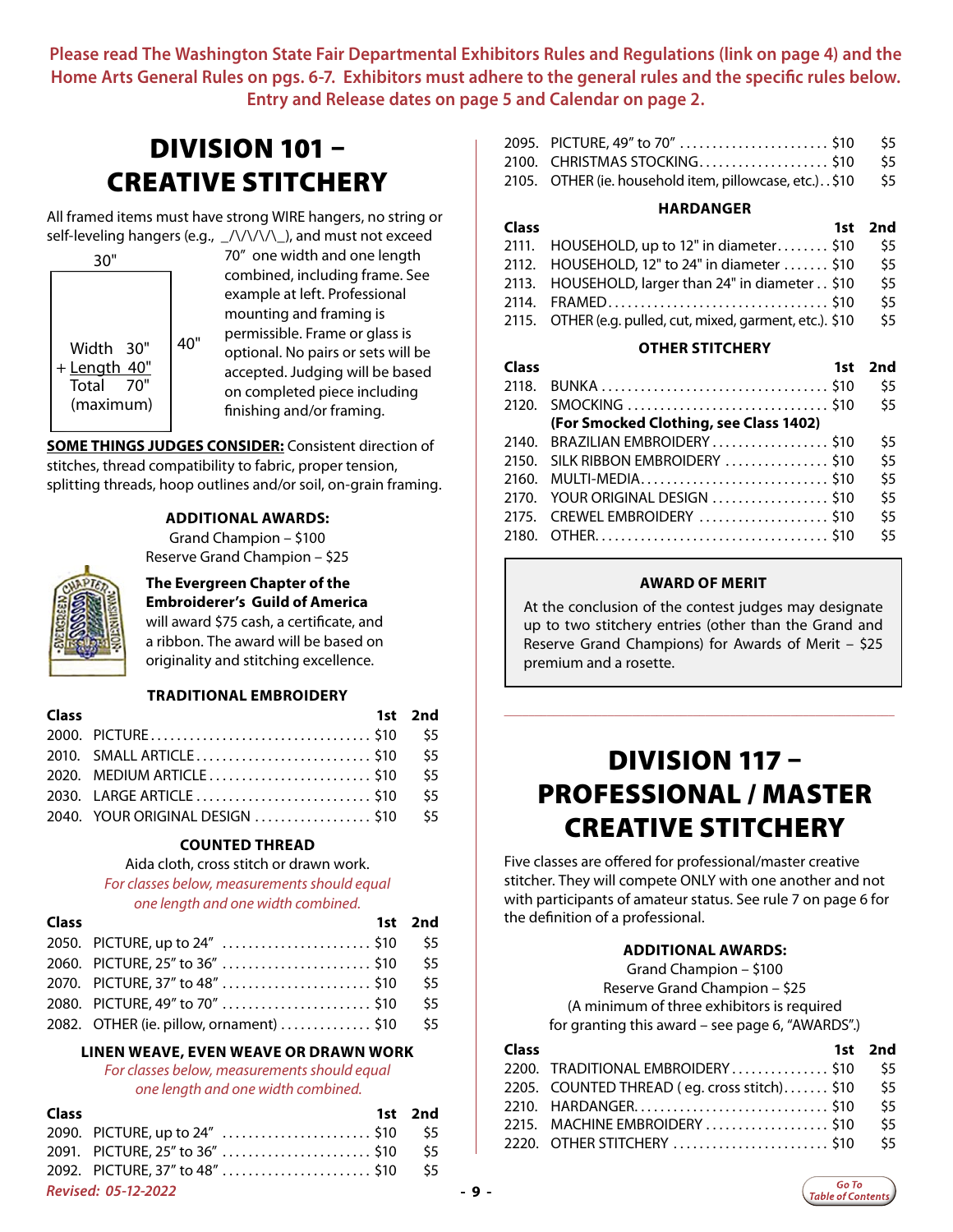### <span id="page-9-0"></span>DIVISION 118 – MACHINE EMBROIDERY

Entries will be judged on embroidery styles and elements only. Example – a garment or quilt submitted to this division will be judged on embroidery alone. To be judged as a whole, quilts should be entered in a quilting division and garments into clothing division (Division 100).

#### **SOME THINGS JUDGES CONSIDER:**

Design, stabilizing the fabric, correct upper and lower tension and jump stitch trimming.

#### **ADDITIONAL AWARDS:**

Grand Champion - \$100 Reserve Grand Champion - \$25

#### **FREE MOTION**

| <b>Class</b> | 1st                                      | 2nd |
|--------------|------------------------------------------|-----|
| 2300.        | Large Quilt (at least 140 inches         |     |
|              | one length and one width combined)  \$10 | \$5 |
| 2305.        | Small Quilt (less than 140 inches        |     |
|              | one length and one width combined)  \$10 | \$5 |
| 2310.        | Adult Wearing Apparel \$10               | \$5 |
| 2315.        | Child Wearing Apparel \$10               | \$5 |
| 2320.        | Household Items \$10                     | \$5 |
| 2325.        |                                          | \$5 |
|              | <b>PURCHASED DIGITIZED DESIGN</b>        |     |
| Class        | 1st                                      | 2nd |
| 2330.        | Large Quilt (at least 140 inches         |     |
|              | one length and one width combined)  \$10 | \$5 |
| 2335.        | Small Quilt (less than 140 inches        |     |
|              | one length and one width combined)  \$10 | \$5 |
| 2340.        | Adult Wearing Apparel \$10               | \$5 |
| 2345.        | Child Wearing Apparel \$10               | \$5 |
| 2350.        | Household Items  \$10                    | \$5 |
| 2355.        |                                          | \$5 |
|              | <b>YOUR ORIGINAL DIGITIZED DESIGN</b>    |     |
| <b>Class</b> | 1st                                      | 2nd |
| 2360.        | Large Quilt (at least 140 inches         |     |
|              | one length and one width combined)  \$10 | \$5 |
| 2365.        | Small Quilt (less than 140 inches        |     |
|              | one length and one width combined)  \$10 | \$5 |
| 2370.        | Adult Wearing Apparel \$10               | \$5 |
| 2375.        | Child Wearing Apparel\$10                | \$5 |
| 2380.        | Household Items \$10                     | \$5 |
| 2385.        |                                          | \$5 |
|              |                                          |     |

#### **IN THE HOOP**

| <b>Class</b> |                                          | 1st 2nd |
|--------------|------------------------------------------|---------|
|              | 2390. Large Quilt (at least 140 inches   |         |
|              | one length and one width combined)  \$10 | \$5     |
|              | 2395. Small Quilt (less than 140 inches  |         |
|              | one length and one width combined)  \$10 | \$5     |
|              |                                          | \$5     |

 $\_$  , and the set of the set of the set of the set of the set of the set of the set of the set of the set of the set of the set of the set of the set of the set of the set of the set of the set of the set of the set of th

### DIVISION 102 – NEEDLEPOINT

All framed items must have strong WIRE hangers, no string or self-leveling hangers (i.e.  $\sqrt{\frac{1}{\sqrt{}}\lambda}$ , and must not exceed 70"



one width and one length combined, including frame. See example at left. Professional mounting and framing is permissible. Frame or glass is optional. No pairs or sets will be

accepted. Judging will be based on completed piece including finishing and/or framing. No cross stitch will be accepted in this division.

#### **SOME THINGS JUDGES CONSIDER:**

Consistent direction of stitches, thread compatibility to fabric, proper tension, splitting threads, hoop outlines and/or soil, on-grain framing.

#### **ADDITIONAL AWARDS:**

Grand Champion – \$100 Reserve Grand Champion – \$25

#### **The Evergreen Chapter of the Embroiderer's Guild of America**

will award \$75 cash, a certificate, and a ribbon. The award will be based on originality and stitching excellence.

*For classes below, measurements should equal one length and one width combined.*

| <b>Class</b> | 1st                                             | 2nd |
|--------------|-------------------------------------------------|-----|
|              | 2510. PETIT POINT (Greater than 24 stitches per |     |
|              | inch and executed entirely in tent stitch) \$10 | \$5 |
|              | 2520. PICTURE, up to 24"\$10                    | \$5 |
|              | 2530. PICTURE, 25" to 36" \$10                  | \$5 |
|              | 2540. PICTURE, 37" to 48" \$10                  | \$5 |
|              | 2550. PICTURE, 49" to 70" \$10                  | \$5 |
|              | 2560. UNFRAMED NEEDLEPOINT PIECE  \$10          | \$5 |
| 2580.        | PAINTED CANVAS WITH STITCH GUIDE \$10           | \$5 |
|              | 2590. PAINTED CANVAS WITHOUT STITCH GUIDE \$10  | \$5 |

#### **AWARD OF MERIT**

At the conclusion of the contest judges may designate up to two needlepoint entries (other than the Grand and Reserve Grand Champions) for Awards of Merit – \$25 premium and a rosette.

 $\_$  , and the set of the set of the set of the set of the set of the set of the set of the set of the set of the set of the set of the set of the set of the set of the set of the set of the set of the set of the set of th

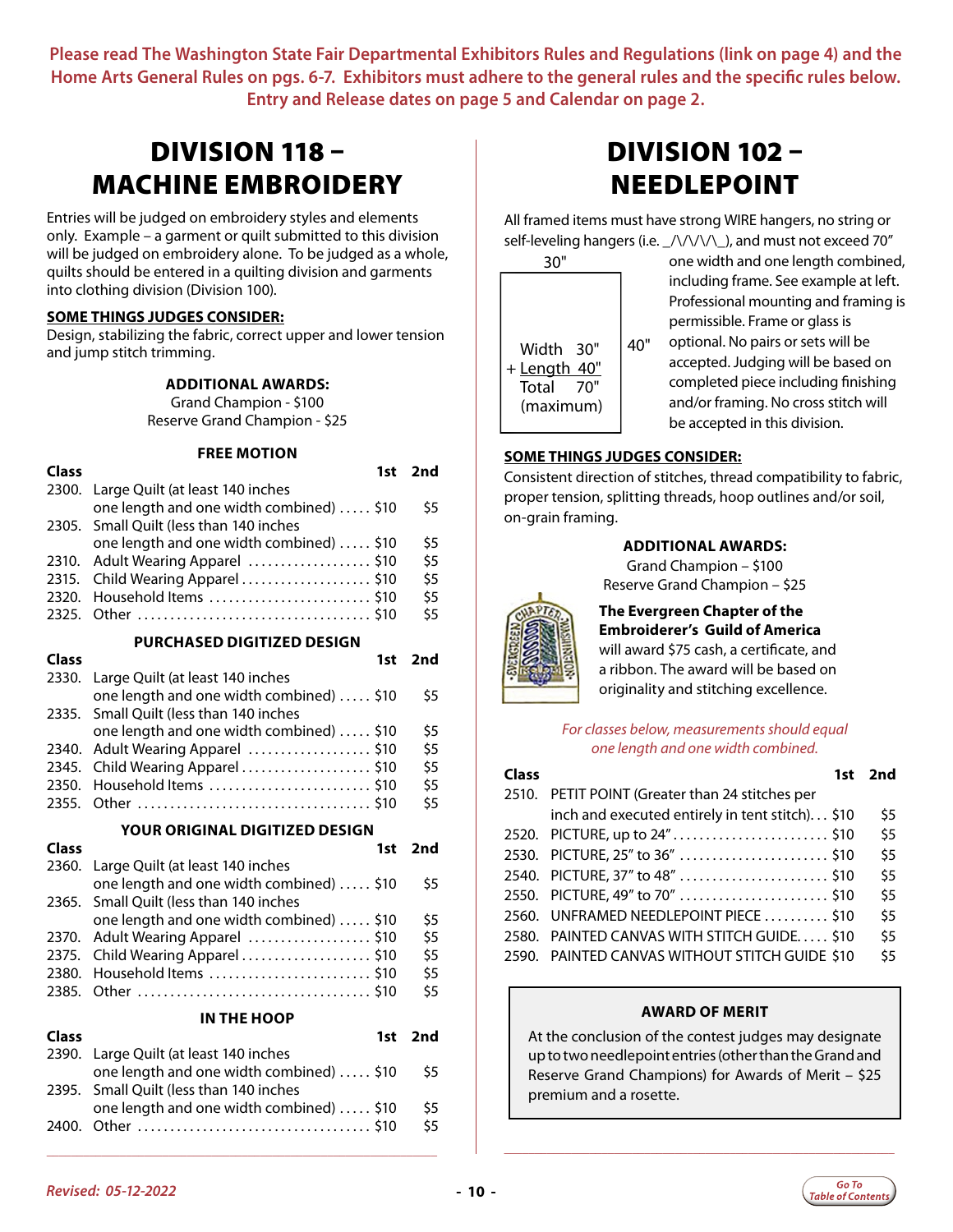### <span id="page-10-0"></span>DIVISION 103 – CROCHET

Afghans not to exceed 150 inches one width and one length combined, but must be at least 96 inches one width and one length combined, except Class 3050. No framed, mounted or lined crochet work will be accepted.

#### **\*ENTER CROCHETED THREADS IN DIVISION 112 \***

**SOME THINGS JUDGES CONSIDER:** Even stitches, even tension, blocking, even seams, cleanliness, ends, even outside edges

#### **ADDITIONAL AWARDS:**



Grand Champion – \$50 Gift Certificate **donated by Pacific Fabrics**, 2230 4th Ave. South, Seattle. **[www.pacificfabrics.com](http://www.pacificfabrics.com)**

Grand Chanpion - \$50

Reserve Grand Champion – \$25

#### **HOUSEHOLD ITEMS, CROCHET**

| Class        | 1st                                        | 2nd  |
|--------------|--------------------------------------------|------|
| 3020.        |                                            | \$10 |
| 3030.        | AFGHAN, TUNISIAN (Afghan) STITCH  \$15     | \$10 |
| 3040.        | AFGHAN, ONE PIECE \$15                     | \$10 |
| 3050.        | AFGHAN, BABY \$10                          | \$5  |
| 3090.        | MISCELLANEOUS SMALL ITEMS\$5               | \$3  |
| 3095.        |                                            | \$3  |
| 3100.        |                                            | \$3  |
| 3110.        | DOLL CLOTHES, 3 pieces or less             |      |
|              | (doll up to 18" optional - the             |      |
|              | judge must be able to see the              |      |
|              | inside of the clothes)\$5                  | \$3  |
| 3115.        | BED DOLLS, Pillow type only (no stand) \$5 | \$3  |
| 3118.        |                                            | \$3  |
| 3120.        | OTHER (eg. Pet Item)  \$5                  | \$3  |
|              | <b>WEARING APPAREL, CROCHET</b>            |      |
| <b>Class</b> | 1st                                        | 2nd  |
| 3130.        | DRESS, COAT, SUIT, ETC\$15                 | \$10 |
| 3140.        | SWEATER, VEST  \$10                        | \$5  |

|                                     | эlU |
|-------------------------------------|-----|
|                                     | \$5 |
| 3150. CHILDREN'S WEAR \$5           | \$3 |
| 3160. INFANT WEAR, SINGLE PIECE \$5 | \$3 |
|                                     | \$5 |
|                                     | \$3 |
|                                     | \$3 |
|                                     | \$3 |
| 3200. MISCELLANEOUS SMALL ITEMS \$5 | \$3 |
|                                     | \$3 |
|                                     |     |

\_\_\_\_\_\_\_\_\_\_\_\_\_\_\_\_\_\_\_\_\_\_\_\_\_\_\_\_\_\_\_\_\_\_\_\_\_\_\_\_\_\_\_\_\_\_\_\_\_\_\_\_\_\_\_\_\_\_\_\_\_\_\_\_

### DIVISION 104 – KNITTING

Afghans not to exceed 150 inches one width and one length combined. Thread bedspreads not to exceed 225 inches, one width and one length combined.

#### **\* ENTER LACE TECHNIQUE BEDSPREADS, TABLECLOTHS AND DOILIES IN DIVISION 112 \***

**SOME THINGS JUDGES CONSIDER:** Even stitches, even tension, blocking, even seams, cleanliness, ends, even outside edges.

#### **ADDITIONAL AWARDS:**



Grand Champion – \$50 Gift Certificate **donated by Pacific Fabrics**, 2230 4th Ave. South, Seattle. **[www.pacificfabrics.com](http://www.pacificfabrics.com)**

Grand Chanpion - \$50

Reserve Grand Champion – \$25

#### **HAND KNIT HOUSEHOLD ARTICLES**

| <b>Class</b> |                                                  | 1st 2nd |
|--------------|--------------------------------------------------|---------|
|              | 3510. AFGHAN, pieced \$15                        | \$10    |
|              | 3520. AFGHAN, one piece\$15                      | \$10    |
|              | 3530. BABY AFGHAN\$10                            | - \$5   |
|              | 3550. DOLL CLOTHES, 3 pieces or less (doll up to |         |
|              | 18" optional - the judge must see the            |         |
|              | inside of the clothes)  \$5                      | \$3     |
|              |                                                  | \$3     |
|              |                                                  | \$3     |

#### **HAND KNIT WEARING APPAREL**

| <b>Class</b> | 1st                                   | 2nd  |
|--------------|---------------------------------------|------|
| 3570.        | DRESS, COAT, SUIT, ETC (adult)\$15    | \$10 |
| 3580.        | SWEATER, ADULT - CARDIGAN  \$10       | \$5  |
| 3590.        | SWEATER, ADULT – PULLOVER\$10         | \$5  |
| 3600.        |                                       | \$3  |
| 3610.        | DRESS, COAT, SUIT, ETC (children) \$5 | \$3  |
| 3612.        | SWEATER, CHILDRENS - CARDIGAN  \$10   | \$5  |
| 3614.        | SWEATER, CHILDRENS - PULLOVER \$10    | \$5  |
| 3616.        | CHILDREN'S WEAR, SET \$10             | \$5  |
| 3620.        | INFANT WEAR, SINGLE PIECE \$5         | \$3  |
| 3630.        |                                       | \$5  |
| 3640.        |                                       | \$3  |
| 3643.        |                                       | \$3  |
| 3645.        |                                       | \$3  |
| 3650.        |                                       | \$3  |
| 3655.        |                                       | \$3  |
| 3660.        |                                       | \$3  |
| 3665.        |                                       | \$3  |
| 3670.        |                                       | \$3  |
| 3675.        | USE OF A CIRCULAR KNITTING DEVICE     |      |
|              | (e.g., Knifty Knitter)  \$5           | \$3  |
|              | 88 8 21 11 11 12 13 11 72 2           |      |

#### **MACHINE KNITS**

| <b>Class</b> |                            | 1st 2nd |
|--------------|----------------------------|---------|
|              |                            |         |
|              |                            |         |
|              | 3720. INFANT WEAR  \$5 \$3 |         |
|              |                            |         |
|              |                            |         |

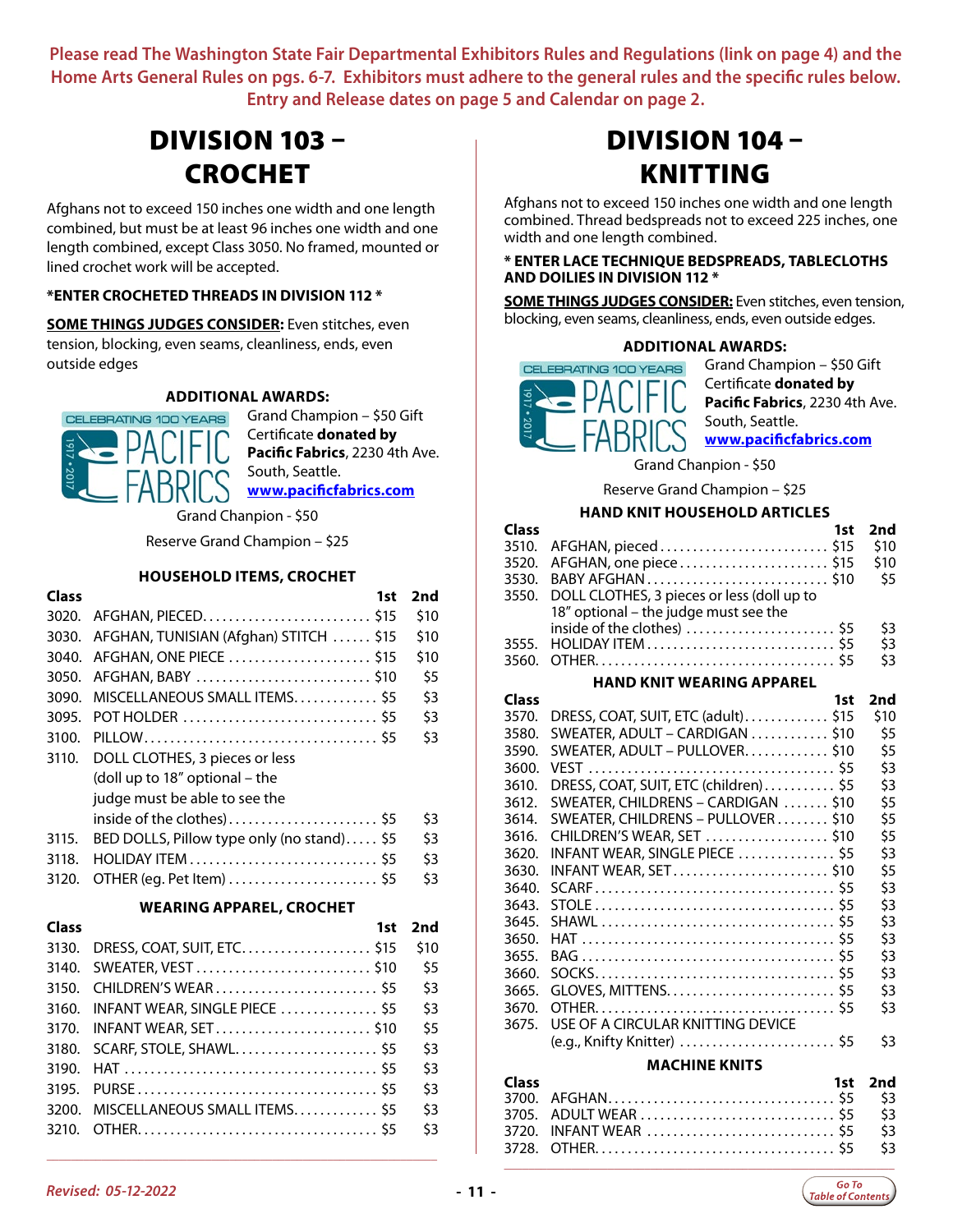### <span id="page-11-0"></span>DIVISION 105 – FASTEST FINGERS IN THE WEST CONTEST

Contest Yarn Provided by: **Cascade Yarn**

These events will be held in the Home Arts Department, on the 2nd floor of the



Pavilion. A maximum of 30 contestants will be accepted for each competition.

Four-ply knitting worsted, size eight (8) knitting needles and size one (1) crochet hook will be provided by the Washington State Fair. Duplicate awards will be given for work of equal quality. Tatting shuttle and thread provided by the Washington State Fair.

#### **All three Fastest Fingers contests are on: MONDAY, SEPTEMBER 12**

#### **You may enter either:**

**Online** by 10 pm the day before the contest (see page 4 for instructions), or **at the Home Arts Dept.** Up to 1/2 hour before contest time.

#### **FASTEST FINGERS IN THE WEST**

| <b>Class</b> |                                                  | 1st 2nd 3rd |  |
|--------------|--------------------------------------------------|-------------|--|
|              | 3736. TATTING CONTEST – 11:00 AM  \$30 \$20 \$10 |             |  |
|              |                                                  |             |  |
| Class        |                                                  | 1st 2nd 3rd |  |

The winners of the tatting and knitting contests will be those contestants who have knitted or tatted the greatest number of stitches with correct tension and workmanship during the 15-minute period. Any incomplete stitch or dropped stitch will be deducted from the total number of stitches completed.

| Class |                                                                                    | 1st 2nd 3rd |  |
|-------|------------------------------------------------------------------------------------|-------------|--|
|       | 3740. CROCHETED GRANNY                                                             |             |  |
|       | SQUARE CONTEST - 3 PM $\ldots$ $\ldots$ \$30 $\phantom{0}$ \$20 $\phantom{0}$ \$10 |             |  |

The crocheted granny square contest will be judged on workmanship and completion of the greatest number of stitches using directions provided.

\_\_\_\_\_\_\_\_\_\_\_\_\_\_\_\_\_\_\_\_\_\_\_\_\_\_\_\_\_\_\_\_\_\_\_\_\_\_\_\_\_\_\_\_\_\_\_\_\_\_\_\_\_\_\_\_\_\_\_\_\_\_\_\_

### DIVISION 110 – QUILT CHALLENGE "OUTSIDE YOUR BOX"

Contest Fabric Provided by: **The Quilt Barn** 2102 E Main Ave, Suite 102 Puyallup, WA 98372



The Quilt Challenge is open to all quilters ages 16 years and older.

Create a wall quilt using the theme, "Outside Your Box" as your inspiration.

**Register your entry online by Sunday, August 14**. When your online entry is received we will send you the 10 x 14 inch rectangle of fabric to begin this challenge project.

Refer to Calendar on page 2 or see dates in Entry & Release Regular Schedule on page 5 for Bringing In entry items and Entry Release/Return.

| Class                         | 1st 2nd 3rd |  |
|-------------------------------|-------------|--|
| 4180. "OUTSIDE YOUR BOX"      |             |  |
| QUILT CHALLENGE\$50 \$30 \$20 |             |  |

Prizes and 10" x 14" fabric pieces are donated by **The Quilt Barn**, Puyallup, WA.

#### **QUILT CHALLENGE RULES**

Your creation must utilize all of the fabric provided. Additional "Challenge" fabric may not be used.

Quilts must not exceed 72 inches, one length and one width combined.

Additional fabrics, shape, techniques and embellishments are your choice.

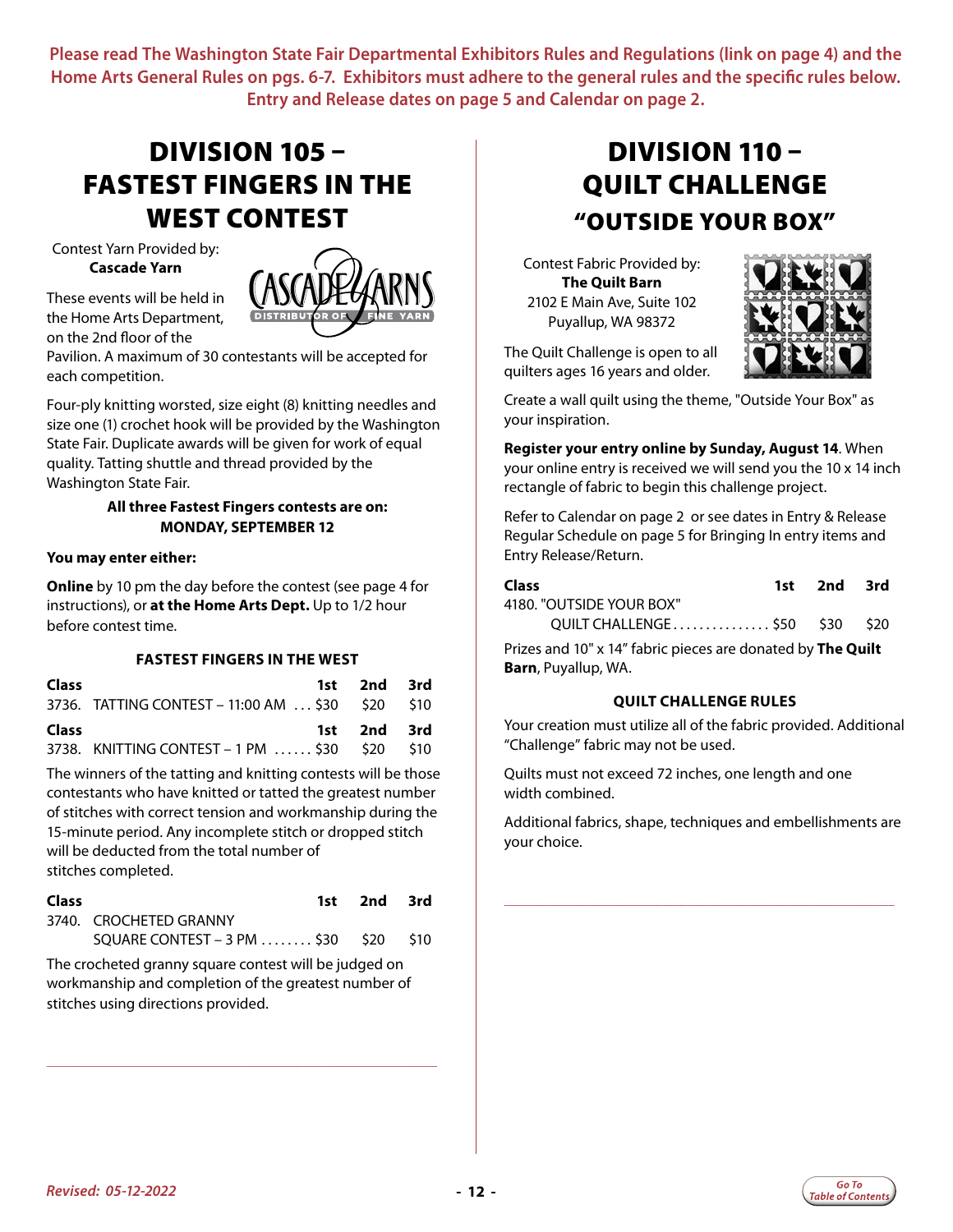### <span id="page-12-0"></span>DIVISION 106 – LARGE QUILTS

(At least 140 inches one length and one width combined)

**Large quilts should be completed by only one person.** Enter large quilts done by at least one amateur and one professional in Amateur/Professional Quilt Collaboration – Division 107

**SOME THINGS JUDGES CONSIDER:** Piecing/appliqué: technique, borders and sashing, quilting design and technique, binding or edges, corners, marking or soil.

**Traditional quilts are defined as those made from historical designs that have been named and passed down from our ancestors. Contemporary quilts are "art quilts" that contain an element of creativity, are original and inventive, and are usually hung as art.**



#### **ADDITIONAL AWARDS:** Grand Champion –

Baby Lock "Joy" sewing machine, valued at \$399, **donated by Quality Sewing and Vacuum Center/ Tacony Corp.**, 11 Western Washington locations.

Reserve Grand Champion – \$25

#### HAND QUILTED

These quilts are made by sewing layers of a quilt together by hand using needle and thread.

| 1st 2nd                              |
|--------------------------------------|
|                                      |
| 4004. APPLIQUÉED\$20 \$15            |
|                                      |
| $(e.g., applied/pieceed).$ \$20 \$15 |
| \$15                                 |
| \$15                                 |
|                                      |
| 4010. ORIGINAL DESIGN \$20           |

#### MACHINE QUILTED

#### **DOMESTIC QUILTED**

These quilts are designed with a home sewing machine.

| Class |                                 | 1st 2nd |
|-------|---------------------------------|---------|
|       |                                 | \$15    |
|       |                                 | \$15    |
|       | 4028. MIXED TECHNIOUES          |         |
|       | $(e.g., applied/pieceed).$ \$20 | \$15    |
|       | 4032. ORIGINAL DESIGN \$20      | \$15    |
|       |                                 | \$15    |
|       |                                 | \$15    |

#### **FREEHAND LONG ARM QUILTED**

These quilts are made specifically with a long arm sewing machine and the quilter guiding the stitched design.

| Class |                                      | 1st 2nd |
|-------|--------------------------------------|---------|
|       |                                      |         |
|       |                                      |         |
|       | 4070. MIXED TECHNIOUES               |         |
|       | $(e.g., applied/pieceed).$ \$20 \$15 |         |
|       | 4072. ORIGINAL DESIGN  \$20 \$15     |         |
|       |                                      |         |

#### **COMPUTER LONG ARM QUILTED**

These quilts are made specifically with a long arm sewing machine and a computer program.

| Class |                                      | 1st 2nd |
|-------|--------------------------------------|---------|
|       |                                      |         |
|       |                                      |         |
|       | 4080. MIXED TECHNIOUES               |         |
|       | $(e.g., applied/pieceed).$ \$20 \$15 |         |
|       | 4082. ORIGINAL DESIGN  \$20 \$15     |         |
|       |                                      |         |

### **MISCELLANEOUS QUILTING TECHNIQUES**

#### **(See division 118 for machine embroidery.)**

| <b>Class</b> |                                                            | 1st 2nd |
|--------------|------------------------------------------------------------|---------|
|              |                                                            |         |
|              | 4042. OTHER (e.g., yoyo, rag, cathedral window). \$20 \$15 |         |
|              | (No quilting machine entries will be accepted)             |         |

#### **AMATEUR GROUP PROJECT**

(Two or more persons)

| <b>Class</b> |                                             | 1st 2nd |
|--------------|---------------------------------------------|---------|
|              | 4050. HAND QUILTED - any technique\$20 \$15 |         |
|              | 4052. SEWING MACHINE OUILTED -              |         |
|              | any technique\$20 \$15                      |         |

#### **FIRST TIME PARTICIPANTS**

| <b>Class</b> |                                             | 1st 2nd |
|--------------|---------------------------------------------|---------|
|              | 4060. HAND QUILTED - any technique\$20 \$15 |         |
|              | 4062. SEWING MACHINE OUILTED -              |         |
|              | any technique \$20 \$15                     |         |
|              | 4064. OTHER QUILTING TECHNIQUE \$20 \$15    |         |

#### **AWARD OF MERIT**

At the conclusion of the contest in each of the four Quilting Divisions, judges may designate up to two quilt entries (other than Grand and Reserve Grand Champions) for Awards of Merit (rosettes and \$25 premiums).

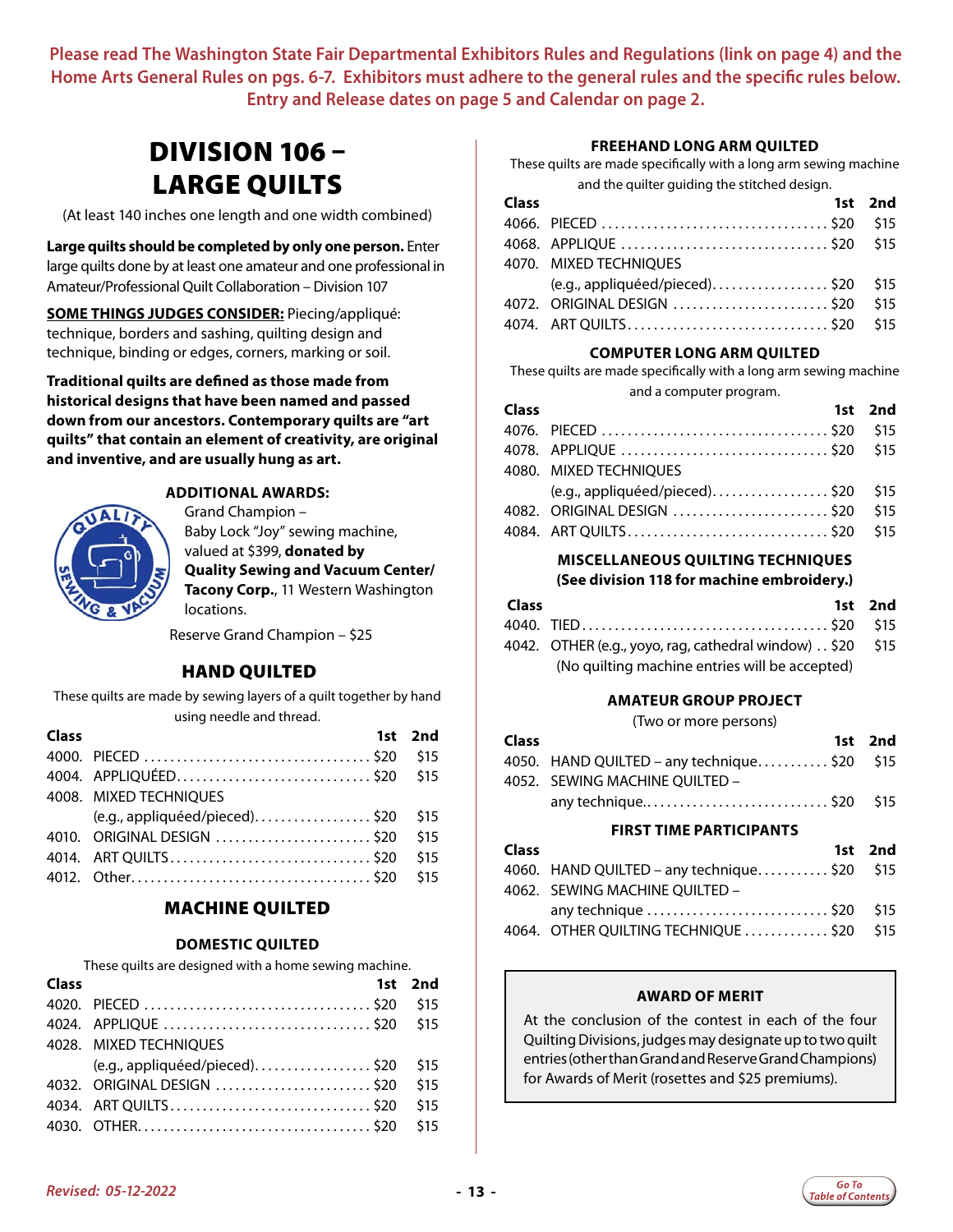### <span id="page-13-0"></span>DIVISION 107 – AMATEUR / PROFESSIONAL QUILT COLLABORATION

This must be a quilt done by two or more persons including at least one amateur and one professional. See rule 7 on page 6 for the definition of a professional.

Large quilts measure at least 140 inches, one width and one length combined. Small quilts measure less than 140 inches, one length and one width combined.

**Traditional quilts are defined as those made from historical designs that have been named and passed down from our ancestors. Contemporary quilts are "art quilts" that contain an element of creativity, are original and inventive and are usually hung as art.**

#### **ADDITIONAL AWARDS:**

Grand Champion – \$100 Reserve Grand Champion – \$25

| Class | 1st                                       | 2nd  |
|-------|-------------------------------------------|------|
| 4100. | HAND QUILTED - large \$20                 | \$15 |
| 4102. | HAND QUILTED - small \$20                 | \$15 |
|       | 4104. PIECED - large, machine quilted\$20 | \$15 |
|       | 4106. PIECED - small, machine quilted\$20 | \$15 |
| 4108. | APPLIQUE - large\$20                      | \$15 |
| 4109. | APPLIQUE - small \$20                     | \$15 |
| 4119. | MIXED TECHNIQUES - large\$20              | \$15 |
|       | 4122. MIXED TECHNIQUES - small \$20       | \$15 |
| 4120  | ORIGINAL DESIGN - large\$20               | \$15 |
| 4124. | ORIGINAL DESIGN - small \$20              | \$15 |
| 4126. | ART QUILTS - large \$20                   | \$15 |
| 4128. | ART QUILTS - small\$20                    | \$15 |

\_\_\_\_\_\_\_\_\_\_\_\_\_\_\_\_\_\_\_\_\_\_\_\_\_\_\_\_\_\_\_\_\_\_\_\_\_\_\_\_\_\_\_\_\_\_\_\_\_\_\_\_\_\_\_\_\_\_\_\_\_\_\_\_

### DIVISION 108 – PROFESSIONAL / MASTER QUILTERS

These classes are offered for professional/master quilters. They will compete ONLY with one another and not with participants of amateur status. See rule 7 on page 6 for the definition of a professional. A master quilter is one who has won a Washington State Fair, amateur division once or served as a Washington State Fair quilt judge.

Large quilts measure at least 140 inches, one width and one length combined. Small quilts measure less than 140 inches, one length and one width combined.

**Traditional quilts are defined as those made from historical designs that have been named and passed down from our ancestors. Contemporary quilts are "art quilts" that contain an element of creativity, are original and inventive and are usually hung as art.**

#### **ADDITIONAL AWARDS:**

Grand Champion – \$100 Reserve Grand Champion – \$25

| <b>Class</b> | 1st                                 | 2nd  |
|--------------|-------------------------------------|------|
| 4150.        | HAND QUILTED - large\$20            | \$15 |
| 4152.        | HAND QUILTED - small\$20            | \$15 |
| 4154.        | PIECED-large, machine quilted \$20  | \$15 |
| 4156.        | PIECED - small, machine quilted\$20 | \$15 |
| 4158.        |                                     | \$15 |
| 4176.        | APPLIQUE - small \$20               | \$15 |
| 4169.        | MIXED TECHNIQUES - large\$20        | \$15 |
| 4178.        | MIXED TECHNIQUES - small \$20       | \$15 |
| 4174.        | ORIGINAL DESIGN - large\$20         | \$15 |
| 4180.        | ORIGINAL DESIGN - small \$20        | \$15 |
| 4182.        |                                     | \$15 |
| 4184.        | ART QUILTS - small\$20              | \$15 |
| 4170.        | APPAREL AND MISC. ITEMS\$20         | \$15 |
| 4172.        | GROUP PROJECT\$20                   | \$15 |

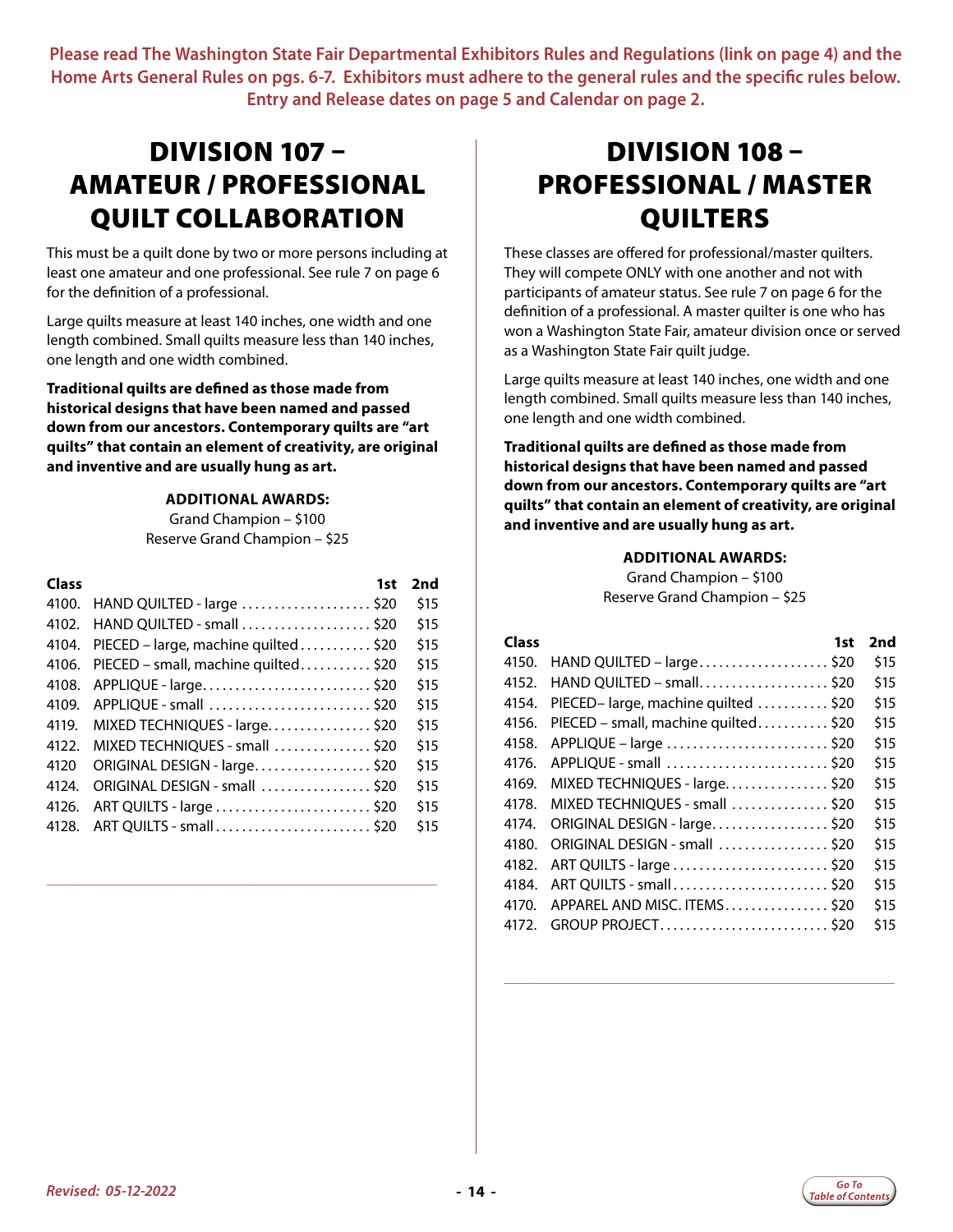### <span id="page-14-0"></span>DIVISION 109 – SMALL QUILTS

(Less than 140 inches, one length and one width combined)

#### **Small quilts should be completed by only one person.**

Enter small quilts done by at least one amateur and one professional in Amateur/Professional Quilt Collaboration – Division 107.

#### **NOTE: Quilt stitching must be visible from the back of the quilt.**

#### **ADDITIONAL AWARDS:**

Grand Champion – \$100 Reserve Grand Champion – \$25

#### HAND QUILTED

These quilts are made by sewing layers of a quilt together by hand using needle and thread.

| Class |                                 | 1st 2nd |
|-------|---------------------------------|---------|
|       |                                 | \$15    |
|       |                                 |         |
|       | 4208. MIXED TECHNIOUES          |         |
|       | $(e.g., applied/pieceed).$ \$20 | \$15    |
|       | 4209. ORIGINAL DESIGN \$20      | \$15    |
|       |                                 | \$15    |
|       |                                 | \$15    |

#### MACHINE QUILTED

#### **DOMESTIC MACHINE**

These quilts are designed with a home sewing machine.

| Class |                                      | 1st 2nd |
|-------|--------------------------------------|---------|
|       |                                      | \$15    |
|       | 4224. APPLIQUE \$20 \$15             |         |
|       | 4228. MIXED TECHNIOUES               |         |
|       | $(e.g., applied/pieceed).$ \$20 \$15 |         |
|       | 4229. ORIGINAL DESIGN \$20           | \$15    |
|       |                                      | \$15    |
|       |                                      | \$15    |

#### **FREEHAND LONG ARM QUILTED**

These quilts are made specifically with a long arm sewing machine

and the quilter guiding the stitched design.

| <b>Class</b> |                                    | 1st 2nd |
|--------------|------------------------------------|---------|
|              |                                    |         |
|              |                                    |         |
|              | 4294. MIXED TECHNIQUES             |         |
|              | $(e.g., applied/pieced)$ \$20 \$15 |         |
|              | 4296. ORIGINAL DESIGN  \$20 \$15   |         |
|              |                                    |         |

#### **COMPUTERIZED LONG ARM QUILTED**

These quilts are made specifically with a long arm sewing machine and a computer program.

| <b>Class</b> |                                      | 1st 2nd |
|--------------|--------------------------------------|---------|
|              |                                      |         |
|              | 4302 APPLIQUE \$20 \$15              |         |
|              | 4304. MIXED TECHNIOUES               |         |
|              | $(e.g., applied/pieceed).$ \$20 \$15 |         |
|              | 4306. ORIGINAL DESIGN  \$20 \$15     |         |
|              |                                      |         |

### BABY QUILTS

#### HAND QUILTED

These quilts are made by sewing layers of a quilt together by hand

|              | using needle and thread. |         |
|--------------|--------------------------|---------|
| <b>Class</b> |                          | 1st 2nd |
|              |                          |         |
|              |                          |         |

#### MACHINE QUILTED

#### **DOMESTIC MACHINE**

| These quilts are designed with a home sewing machine. |  |  |  |
|-------------------------------------------------------|--|--|--|
|-------------------------------------------------------|--|--|--|

| <b>Class</b> |                                | 1st 2nd |
|--------------|--------------------------------|---------|
|              |                                |         |
|              | 4256. MIXED TECHNIQUE \$10 \$5 |         |

#### **FREEHAND LONG ARM QUILTED**

These quilts are made specifically with a long arm sewing machine

|              | and the quilter guiding the stitched design. |         |
|--------------|----------------------------------------------|---------|
| <b>Class</b> |                                              | 1st 2nd |
|              |                                              |         |
|              | 4312. MIXED TECHNIQUE \$10 \$5               |         |

#### **COMPUTERIZED LONG ARM QUILTED**

These quilts are made specifically with a long arm sewing machine and a computer program.

| <b>Class</b> |                                | 1st 2nd |
|--------------|--------------------------------|---------|
|              |                                |         |
|              | 4316. MIXED TECHNIQUE \$10 \$5 |         |

#### AMATEUR GROUP PROJECTS

(Two or more persons)

| <b>Class</b> |                                                 | 1st 2nd |
|--------------|-------------------------------------------------|---------|
|              | 4260. HAND QUILTED – any technique\$10 \$5      |         |
|              | 4262. MACHINE QUILTED – any technique  \$10 \$5 |         |

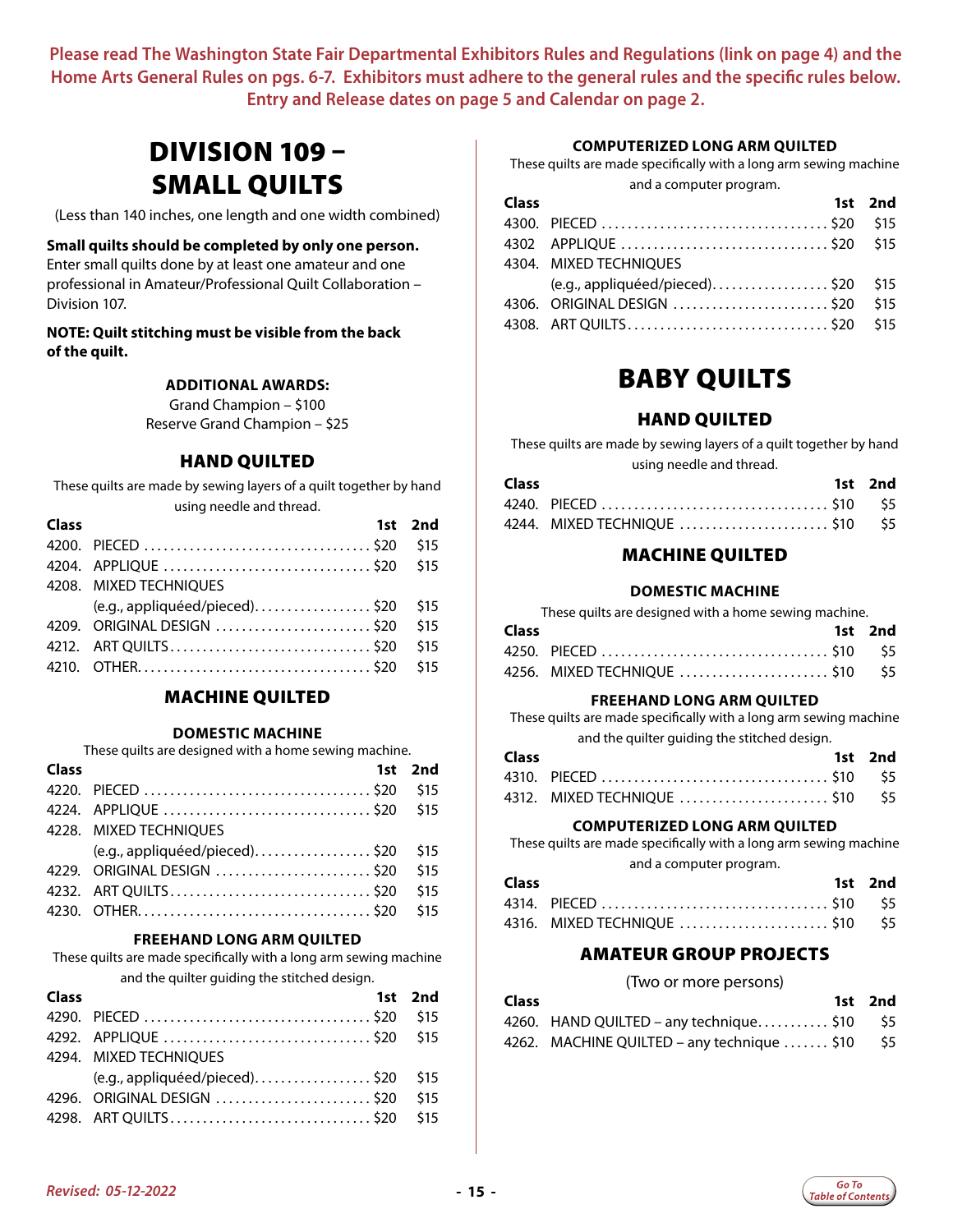#### **MISCELLANEOUS**

|              | <b>QUILTING TECHNIQUES</b>             |     |
|--------------|----------------------------------------|-----|
| Class        | 1st                                    | 2nd |
| 4265.        |                                        | \$5 |
|              | 4267. OTHER (Yo-Yo, Cathedral, Crazy,  |     |
|              | Rag, Whole Cloth \$10                  | \$5 |
|              | <b>PATCHWORK OR QUILTED ITEMS</b>      |     |
|              |                                        |     |
| <b>Class</b> | 1st                                    | 2nd |
| 4272.        |                                        | \$5 |
|              | 4274. MINIATURE OUILT                  |     |
|              | (18" wide and 18" long, or less)  \$10 | \$5 |
|              |                                        | \$5 |

#### FIRST TIME PARTICIPANT

| 1st 2nd                                                                                                                      |
|------------------------------------------------------------------------------------------------------------------------------|
| - S5                                                                                                                         |
| \$5                                                                                                                          |
| \$5                                                                                                                          |
| 4278. HAND QUILTED – any technique\$10<br>4280. MACHINE QUILTED - any technique  \$10<br>4282. OTHER QUILTING TECHNIQUE \$10 |

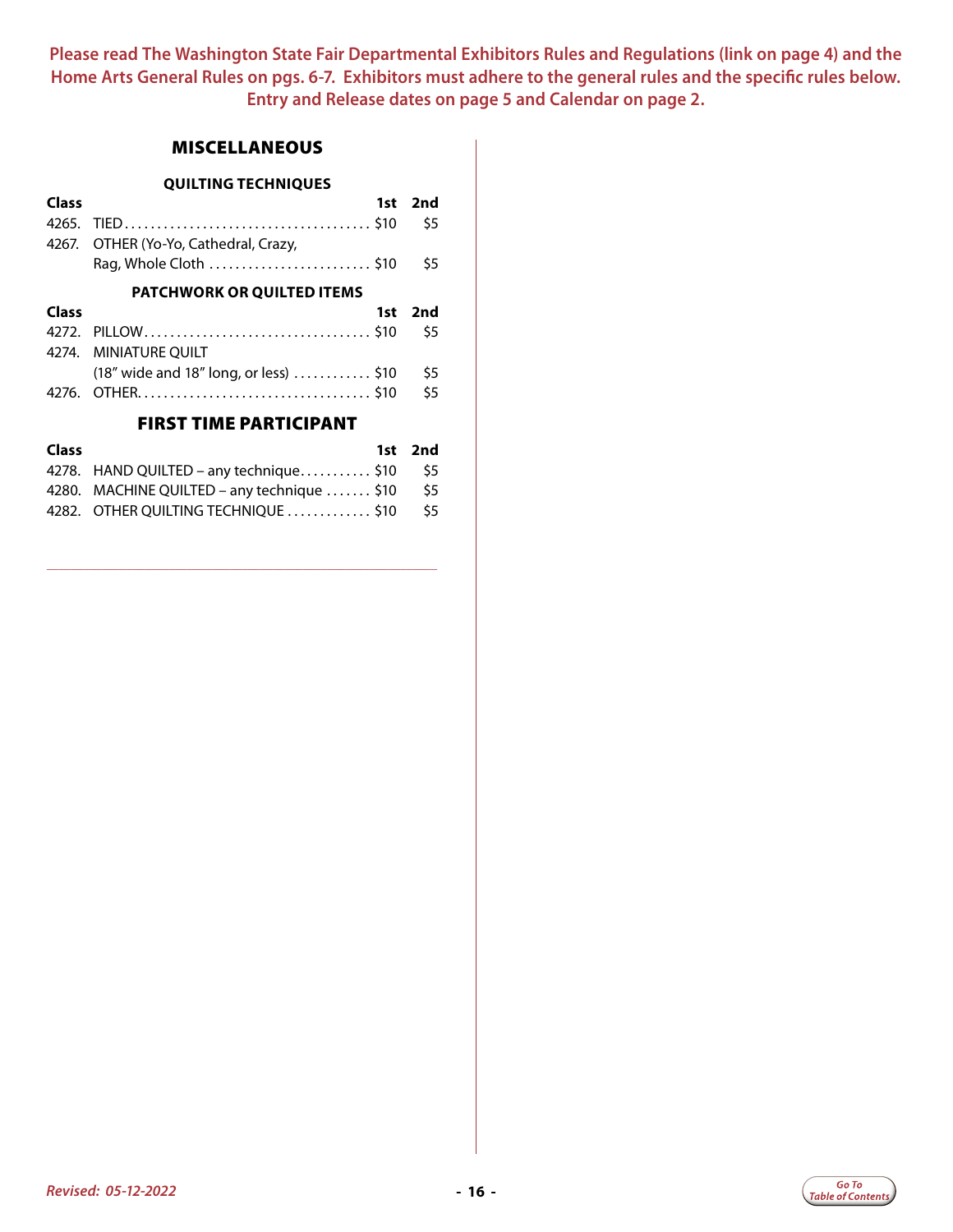### <span id="page-16-0"></span>DIVISION 112 – LACE / OPEN WORK

**Front and back of work must be visible.**

#### **ADDITIONAL AWARDS:**

Grand Champion – \$100 Reserve Grand Champion – \$25

#### **BOBBIN LACE**

| <b>Class</b> |                                               | $1st$ 2nd |
|--------------|-----------------------------------------------|-----------|
|              | 5000. ALL-LACE PROJECTS, SMALL, up to 6" x 6" |           |
|              | (e.g., book marks, medallions, etc.)  \$10    | \$5       |
|              | 5005. ALL-LACE PROJECTS, LARGE, Larger than   |           |
|              |                                               | \$5       |
|              | 5010. LACE AND FABRIC COMBINED \$10           | \$5.      |
|              |                                               |           |

#### **NEEDLE MADE LACE**

#### \*SEE DIVISION 101 FOR HARDANGER

| Class        | 1st                                          | 2nd  |
|--------------|----------------------------------------------|------|
| 5030.        | DRAWN, HOUSEHOLD (small - up to 12"          |      |
|              |                                              | \$5  |
| 5040.        | DRAWN, HOUSEHOLD (medium - 12" to            |      |
|              | 24" in diameter)<br>. \$10                   | \$5  |
| 5050.        | DRAWN, HOUSEHOLD (larger than 24"            |      |
|              | in diameter, no mounting) $\ldots$ \$10      | \$5  |
| 5080.        | OTHER (e.g., pulled, cut, mixed,             |      |
|              |                                              | \$5  |
|              | <b>TOOL MADE LACE - TATTING</b>              |      |
| <b>Class</b> | 1st                                          | 2nd  |
| 5090.        | TATTING, DOILY\$10                           | \$5  |
| 5100.        | TATTING, ORNAMENT, JEWELRY  \$10             | \$5  |
| 5120.        | TATTING, TRIMMED ITEM\$5                     | \$3  |
| 5121.        | TATTING, 3-D ITEM\$5                         | \$3  |
| 5122.        |                                              | \$3  |
|              | <b>TOOL MADE LACE - CROCHET</b>              |      |
| Class        | 1st                                          | 2nd  |
| 5126.        | CROCHET, ORNAMENT\$5                         | \$3  |
| 5130.        | CROCHET (small - up to 12" in diameter)  \$5 | \$3  |
| 5135.        | CROCHET (medium - 13" to 24" in              |      |
|              |                                              | \$3  |
| 5140.        | CROCHET (larger than 24" in diameter)  \$10  | \$5  |
| 5145.        | CROCHET - TABLECLOTH, THREAD                 |      |
|              | (not to exceed 225" width and length         |      |
|              | combined)\$20                                | \$15 |
| 5146.        | CROCHET - BEDSPREAD, THREAD                  |      |
|              | (not to exceed 225" width and length         |      |
|              |                                              | \$15 |
| 5147.        | CROCHET - GARMENTS, thread\$10               | \$5  |
|              |                                              |      |

| 5148. | CROCHET – INFANT WEAR                                            |      |
|-------|------------------------------------------------------------------|------|
|       |                                                                  | \$5  |
| 5150. | CROCHET DOLL CLOTHES, 3 pieces                                   |      |
|       | or less (doll up to 18" optional - the                           |      |
|       | judge must see the inside of the clothes)  \$5                   | \$3  |
| 5151. | CROCHET, HOUSEHOLD ITEM \$5                                      | \$3  |
| 5154. | CROCHET CLOTHING ACCESSORIES \$5                                 | \$3  |
| 5157. | CROCHET YARN MADE LACE \$5                                       | \$3  |
| 5158. |                                                                  | \$3  |
|       | TOOL MADE LACE - KNIT                                            |      |
|       |                                                                  |      |
| Class | 1st                                                              | 2nd  |
| 5162. | KNIT - TABLECLOTH OR BEDSPREAD,                                  |      |
|       | thread (not to exceed 225" width and                             |      |
|       | $length combined)$ \$20                                          | \$15 |
| 5164. | KNIT – GARMENTS (very fine yarn only) $\dots$ \$10               | \$5  |
| 5166. | $KNIT - HOUSEHOLD ITEM$ \$5                                      | \$3  |
| 5167. | $KNIT - BEADED ITEM \ldots \ldots \ldots \ldots \ldots \ldots \$ | \$3  |
| 5168. | KNIT - CLOTHING ACCESSORIES  \$5                                 | \$3  |
| 5172. |                                                                  | \$3  |
| 5173. |                                                                  | \$3  |

### DIVISION 111 – RUGS

\_\_\_\_\_\_\_\_\_\_\_\_\_\_\_\_\_\_\_\_\_\_\_\_\_\_\_\_\_\_\_\_\_\_\_\_\_\_\_\_\_\_\_\_\_\_\_\_\_\_\_\_\_\_\_\_\_\_\_\_\_\_\_\_

Rugs may not exceed 192 inches, one width and one length combined. Hangings may be mounted but must not exceed 70 inches, one length and one width combined, including mountings.

#### **ADDITIONAL AWARDS:**

Grand Champion – \$100 Reserve Grand Champion – \$25

| Class |                                                                                                                                                     | 1st | 2nd |
|-------|-----------------------------------------------------------------------------------------------------------------------------------------------------|-----|-----|
| 4500. | LATCHET \$10                                                                                                                                        |     | \$5 |
| 4520. | SHIRRET OR RUFFLE\$10                                                                                                                               |     | \$5 |
| 4525. |                                                                                                                                                     |     | \$5 |
| 4527. | HOOKED, FINE SHADING \$10                                                                                                                           |     | \$5 |
| 4530. |                                                                                                                                                     |     | \$5 |
| 4535. | YOUR ORIGINAL DESIGN, ANY TYPE  \$10                                                                                                                |     | \$5 |
| 4540. | RUG TYPE WALL HANGING \$10                                                                                                                          |     | \$5 |
| 4550. |                                                                                                                                                     |     | \$5 |
| 4555. | PILLOW USING ANY RUG TECHNIOUE \$10                                                                                                                 |     | \$5 |
| 4560. |                                                                                                                                                     |     | \$5 |
|       | All soft toys are to be entered in Hobby Hall. To enter sewn,<br>crocheted and knit doll CLOTHES ONLY, see Home Arts<br>Divisions 100, 103 and 104. |     |     |

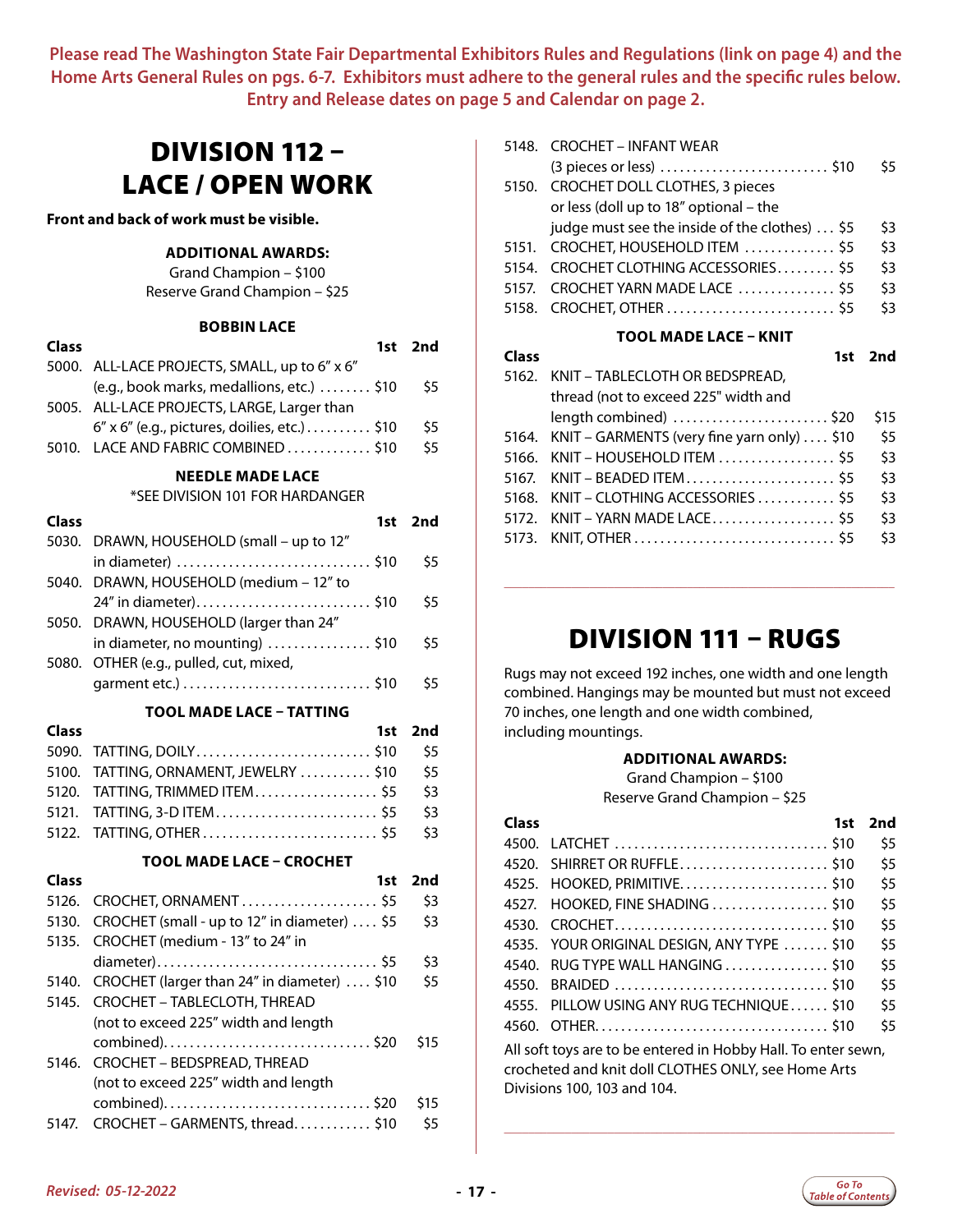### <span id="page-17-0"></span>DIVISION 113 – WEAVING



#### **ADDITIONAL AWARDS:**

Grand Champion – Baby Lock "Jubilant" Sewing Machine valued at \$699 **donated by Quality Sewing and Vacuum Center/ Tacony Corp.**, 11 Western Washington locations. **www.quiltsewing.com**

Reserve Grand Champion – \$25

#### **HANDWOVEN HOUSEHOLD ARTICLE**

Please include fiber content on a 3 x 5 inch index card.

| <b>Class</b> | 1st                                        | 2nd |
|--------------|--------------------------------------------|-----|
| 5510.        | BLANKET, AFGHAN OR COVERLET  \$10          | \$5 |
| 5515.        | BLANKET, AFGHAN OR COVERLET,               |     |
|              | (more than 4 harnesses)\$10                | \$5 |
|              | 5520. TABLE RUNNER, SET OF 4 PLACE MATS OR |     |
|              | TABLECLOTH\$10                             | \$5 |
|              | 5525. TABLE RUNNER, SET OF 4 PLACE MATS OR |     |
|              | TABLECLOTH (more than 4 harnesses)  \$10   | \$5 |
|              | 5530. BATH OR KITCHEN TOWEL\$5             | \$3 |
|              | 5535. BATH OR KITCHEN TOWEL (more than     |     |
|              |                                            | \$3 |
|              | 5540. YARDAGE (3 yard min., finished for   |     |
|              | intended use, state intended use)  \$10    | \$5 |
| 5550.        |                                            | \$5 |
| 5560.        | HANDWOVEN RUG\$10                          | \$5 |
| 5565.        |                                            | \$3 |

#### **HANDWOVEN GARMENT**

Please include fiber content on a 3 x 5 inch index card.

| <b>Class</b> |                                            | 1st 2nd |
|--------------|--------------------------------------------|---------|
|              | 5570. OUTERWEAR (coat, poncho, cape)  \$15 | \$10    |
|              | 5585. BLOUSE SHIRT, SKIRT OR DRESS \$10    | \$5     |
|              |                                            | \$5     |
|              | 5595. OTHER GARMENT (embellishment woven   |         |
|              | with novelty yarn) \$10                    | \$5     |
|              | 5610. SHAWL, STOLE OR SHRUG\$10            | \$5     |
|              |                                            | \$3     |
|              |                                            | \$3     |

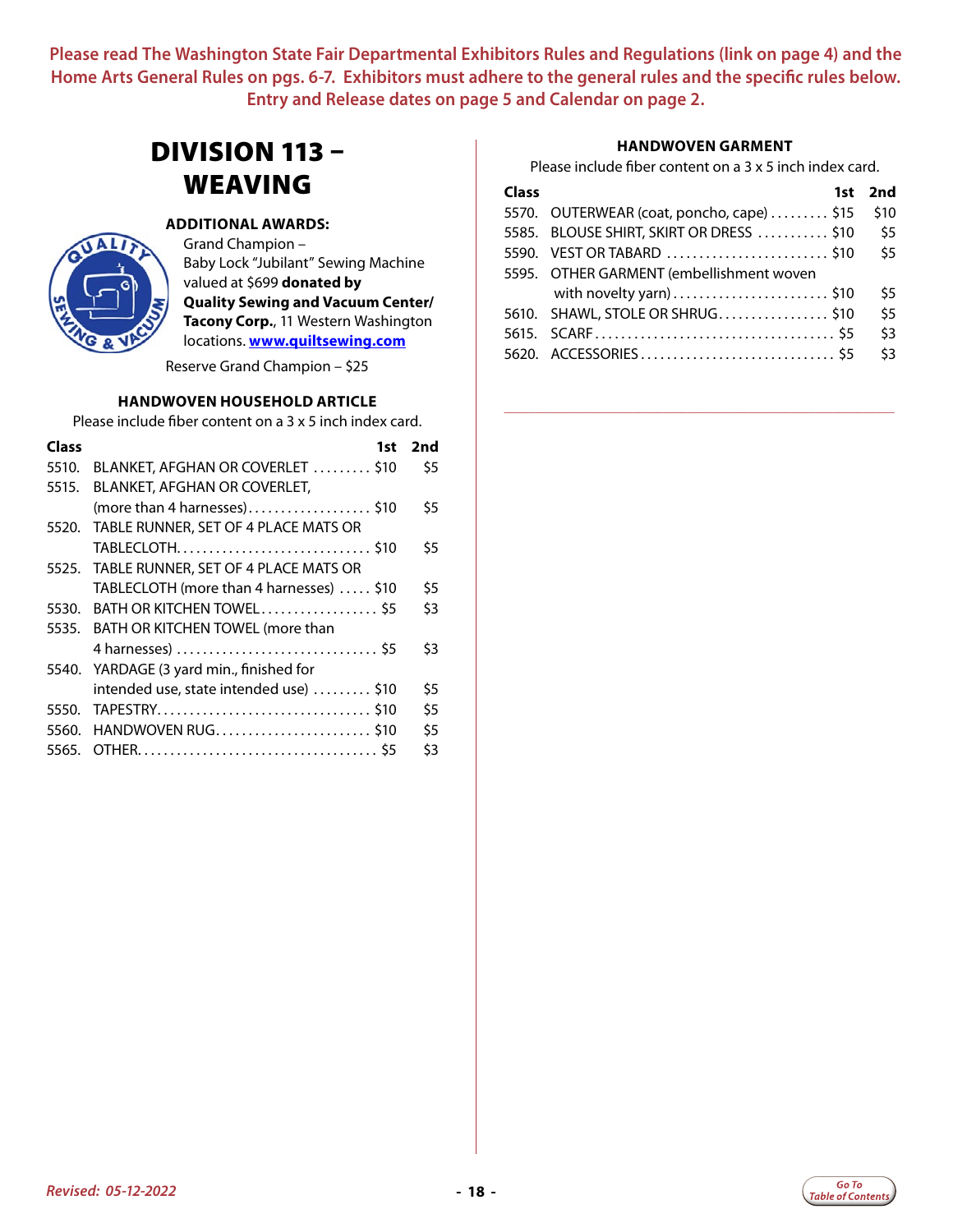### <span id="page-18-0"></span>DIVISION 114 – SPINNING

#### **ADDITIONAL AWARDS:**

Grand Champion – \$100 Reserve Grand Champion – \$25

#### **HANDSPUN YARN**

Please specify intended use, skein weight, yardage and fiber content on a 3x5 inch index card. Skein must be 1 oz. or more in weight. Yarn should be wound on a two-yard niddy-noddy and gently figure-eight tied in four places with same or coordinating yarn.

| Class | 1st                                                 | 2nd |
|-------|-----------------------------------------------------|-----|
|       |                                                     | \$3 |
|       | 6005. WOOL-2 PLY-fine\$5                            | \$3 |
|       | 6008. WOOL - 2 PLY - medium \$5                     | \$3 |
|       | 6010. WOOL - 2 PLY - heavy  \$5                     | \$3 |
|       | 6014. WOOL - MULTIPLE PLY  \$5                      | \$3 |
|       |                                                     | \$3 |
|       | 6020. BLENDED FIBERS \$5                            | \$3 |
|       | 6022. NOVELTY YARN, unusual technique\$5            | \$3 |
|       |                                                     | \$3 |
|       |                                                     | \$3 |
|       | 6038. PLANT FIBER (e.g., cotton, linen, ramie)  \$5 | \$3 |
|       | 6040. OTHER ANIMAL FIBER (e.g., dog, mohair) \$5    | \$3 |
|       |                                                     |     |

#### **USE OF HANDSPUN YARN**

Include a 3 foot butterfly of yarn and fiber content on a 3 x 5 inch index card.

| Class | 1st                                              | 2nd |
|-------|--------------------------------------------------|-----|
|       | 6050. LOOM WOVEN ARTICLE \$10                    | \$5 |
|       | 6055. LOOM WOVEN ARTICLE, (using novelty         |     |
|       |                                                  | \$5 |
|       | 6070. KNITTED SWEATER\$10                        | \$5 |
|       | 6075. KNITTED ARTICLES (items not found in       |     |
|       |                                                  | \$5 |
|       | 6076. KNITTED ARTICLES (using novelty yarn) \$10 | \$5 |
|       | 6080. OTHER TECHNIQUES \$10                      | \$5 |
|       | 6090. SMALL ARTICLES, (mittens, hats, etc.) \$5  | \$3 |
|       |                                                  | \$3 |
|       | 6100. BABY CLOTHES - up to 3 pieces  \$5         | \$3 |
|       |                                                  |     |

#### **USE OF FLEECE OR FELTED WOOL**

Please include fiber content on a 3 x 5 inch index card.

| <b>Class</b> |                                            | 1st 2nd |
|--------------|--------------------------------------------|---------|
|              | 6110. NON-WOVEN FELTED ARTICLE – FLAT \$10 | \$5     |
|              | 6115. NON-WOVEN FELTED ARTICLE $-3-D$ \$10 | \$5     |
|              |                                            | \$5     |
|              |                                            | \$5     |
|              |                                            | \$5     |